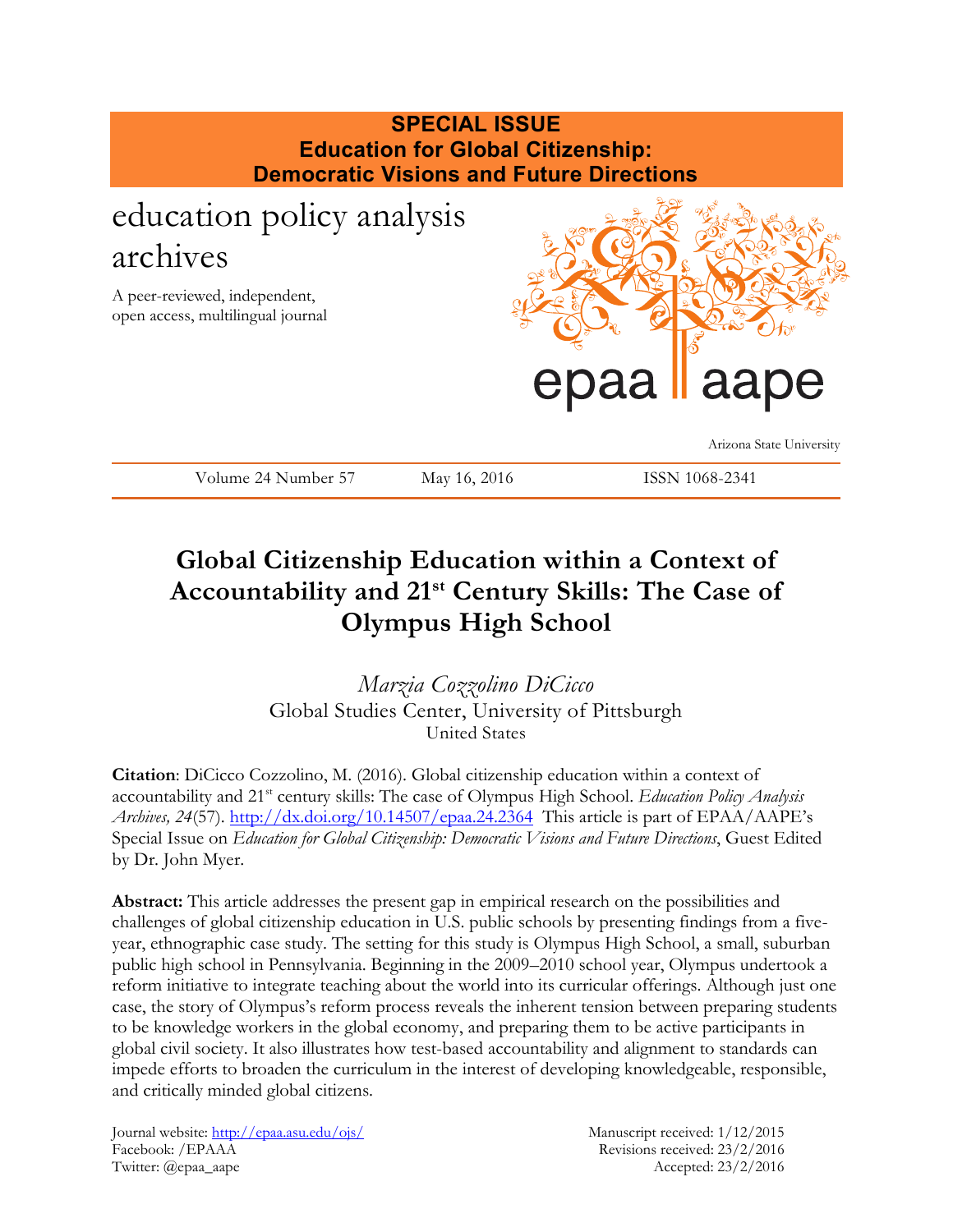**Keywords**: global citizenship education, accountability, 21<sup>st</sup> century skills, social justice, neoliberalism

## **Educación para la ciudadanía global dentro de un contexto de modelos de evaluación estandarizados y habilidades para el siglo 21: El caso de la Escuela Secundaria Olympus**

**Resumen:** Este artículo analiza la brecha en la investigación empírica sobre las posibilidades y desafíos de la educación ciudadana global en escuelas públicas de los E.E.U.U. presentando resultados de un estudio etnográfico de cinco años de duración. Este estudio se realizo en Olympus High School, un pequeño colegio público en Pennsylvania. Empezando en el año escolar 2009-2010, Olympus comenzó una reforma para integrar enseñanza sobre globalización en sus currículos. A pesar de que Olympus es un solo caso, la historia del proceso de reforma de Olympus revela la tensión inherente entre preparar los estudiantes para ser profesionales del conocimiento en una economía global y prepararlos de ser participantes activos en una sociedad civil global. También, analiza como los modelos de evaluación basados en pruebas y estándares pueden prevenir esfuerzos para ampliar el currículo para desarrollar ciudadanos bien informados, responsables y con mentes críticas.

**Palabras-clave:** educación ciudadana global; la rendición de cuentas; habilidades de siglo XXI; justicia social; neoliberalismo

**Educação para a cidadania global num contexto de modelos de avaliação padronizados e habilidades para o século 21: o caso da escola secundaria Olympus Resumo:** Este artigo trata da lacuna pressente na pesquisa empírica nas possibilidades e desafios da educação cidadã mundial nas escolas públicas dos E.E.U.U. por presentar os resultados de um etnográfico estudo de caso de cinco anos. O fundo deste estudo é Olympus High School, um pequeno colégio público em Pennsylvania. Começando no ano escolar 2009-2010, Olympus assumiu uma iniciativa reforma para integrar ensino sobre o mundo em seus currículos oferecidos. Apesar de que Olympus é só um caso, a história do processo reformatório de Olympus revela a tensão inerente entre preparar os alunos de ser knowlegde workers na economia global y prepará-los de ser participantes ativas na sociedade mundial civil. Também, ilustra como prestação de contas baseada na prova e o alinhamento com os padrões pode impedir esforços para ampliar o currículo para o benefício de desenvolver cidadãos que são bem informados, responsáveis e com mentes críticas.

**Palavras-chave:** educación ciudadana mundial; la rendición de cuentas; habilidades de siglo XXI; justicia social; neoliberalismo

## **Introduction**

Picking up momentum in second half of the  $20<sup>th</sup>$  century and spurred on by globalization, global citizenship education (GCE) began to gain a foothold in our public education discourse during the past 10 years. Growing interest in GCE is evident from the wide range of scholarly publications (Myers & DiCicco, 2015), public calls (Nasbe Study Group, 2010), practices and programs (Marshall, 2007; Schattle, 2008), and policy reports (Department for Education and Skills, 2005; Unesco 2015). Global citizenship education has generally been conceptualized as an education that involves learning about the world and its structural inequalities, learning about the histories,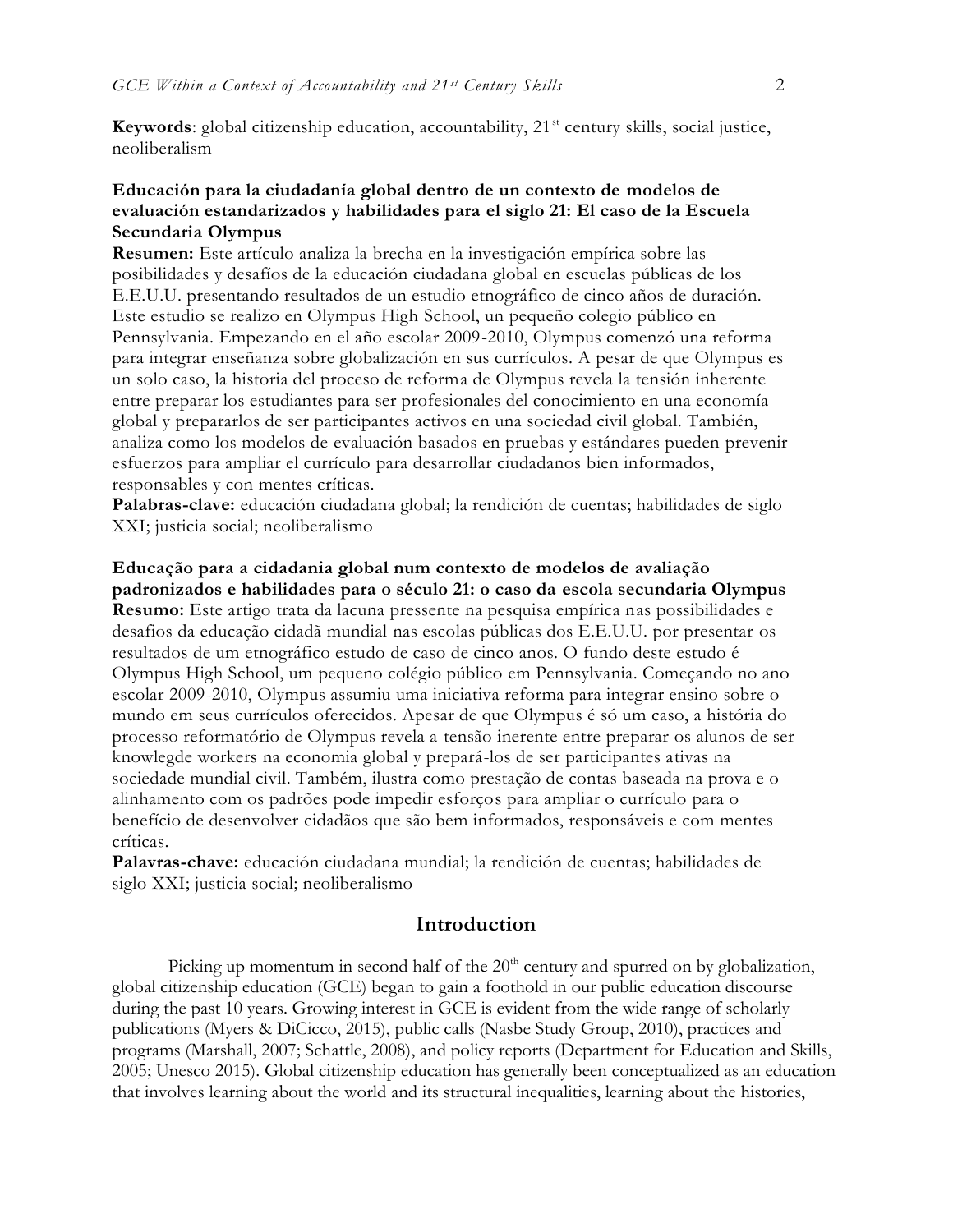political systems, religions, and languages of other countries, and learning to sympathize with and feel for fellow human beings. Global citizenship education aims not simply to further knowledge about the world, but most importantly to nurture attitudes that will help the next generation confront inequalities and act upon global challenges. In other words, global citizenship education ought to help students develop a moral responsibility to better the world for all. Furthermore, GCE is most often associated with an interdisciplinary curriculum focused on themes such as human rights, conflict resolution, environmental stewardship, cultural diversity, globalization, and the "dialectic of the global and local" (Myers, 2006, p. 12; see also Noddings, 2005). Finally, while most of these themes would fit comfortably in the social studies curriculum some have argued that the goals of global citizenship education are best achieved when such topics are integrated across the curriculum, so that they become the focus of the whole school (Oxfam, 2015).

Although the GCE movement may be gaining ground, its growing appeal is fueled by different, and at times contrasting, ideologies (Schattle, 2008). Marshall (2011) identifies several different agendas behind the current call for global citizenship education in schools. Among these, two are particularly at odds: the "technical-economic" and "social justice" agendas. The technicaleconomic agenda has its roots in neoliberal ideology, for which GCE is an instrumental and pragmatic response to the demands of the market in the era of globalization. In contrast, the social justice agenda has its roots in the philosophy of cosmopolitanism, which promotes GCE for the humanistic purpose of cultivating responsible and active citizens capable of addressing complex problems and social inequalities around the world. From a technical-economic point of view, teaching and learning about the world are pursued to help the individual become more competent and successful in the global marketplace; from a social justice point of view, the aim is instead to benefit humanity as a whole, for instance by preparing students to confront global challenges and work toward a more just and peaceful world.

Marshall (2011) notes that the field of GCE is currently lacking empirical research that might inform "how schools negotiate the tensions between these agendas" (p. 10). Empirical documentation can help us to understand the challenges and possibilities of GCE and to situate the two competing agendas within the current socio-political context. With this article, I aim to address the current gap in empirical research by presenting a case study of how the tension between technical-economic and social justice rationales for global citizenship education played out in one local context. In doing so, I also aim to contextualize the GCE movement in relation to the two dominant narratives shaping U.S. public education today: test-based accountability and alignment to standards as one narrative, and 21<sup>st</sup> century skills as the other.

Drawing from a multi-year ethnographic case study, this article offers insight into some of the challenges schools may face in integrating education for global citizenship. The setting for this study is Olympus High School, a small, suburban public high school in Pennsylvania. Beginning in the 2009–2010 school year, Olympus undertook a reform initiative to integrate teaching about the world into its curricular offerings. This initiative failed to achieve an integration of GCE across the curriculum, as first envisioned. Instead, it resulted in a few additions to the curriculum: an elective program of study leading to an additional credential, and some new course offerings in the social studies department. While these new offerings do provide students with some exposure to the world, the benefits have been limited to a minority of students and student engagement has at times been superficial.

Although Olympus is a single case, the story of Olympus's reform process reveals the inherent tension between preparing students to be competent workers in the global economy and preparing them to be active participants in global civil society. This case also illustrates how testbased accountability and alignment to standards can impede efforts to broaden the curriculum in the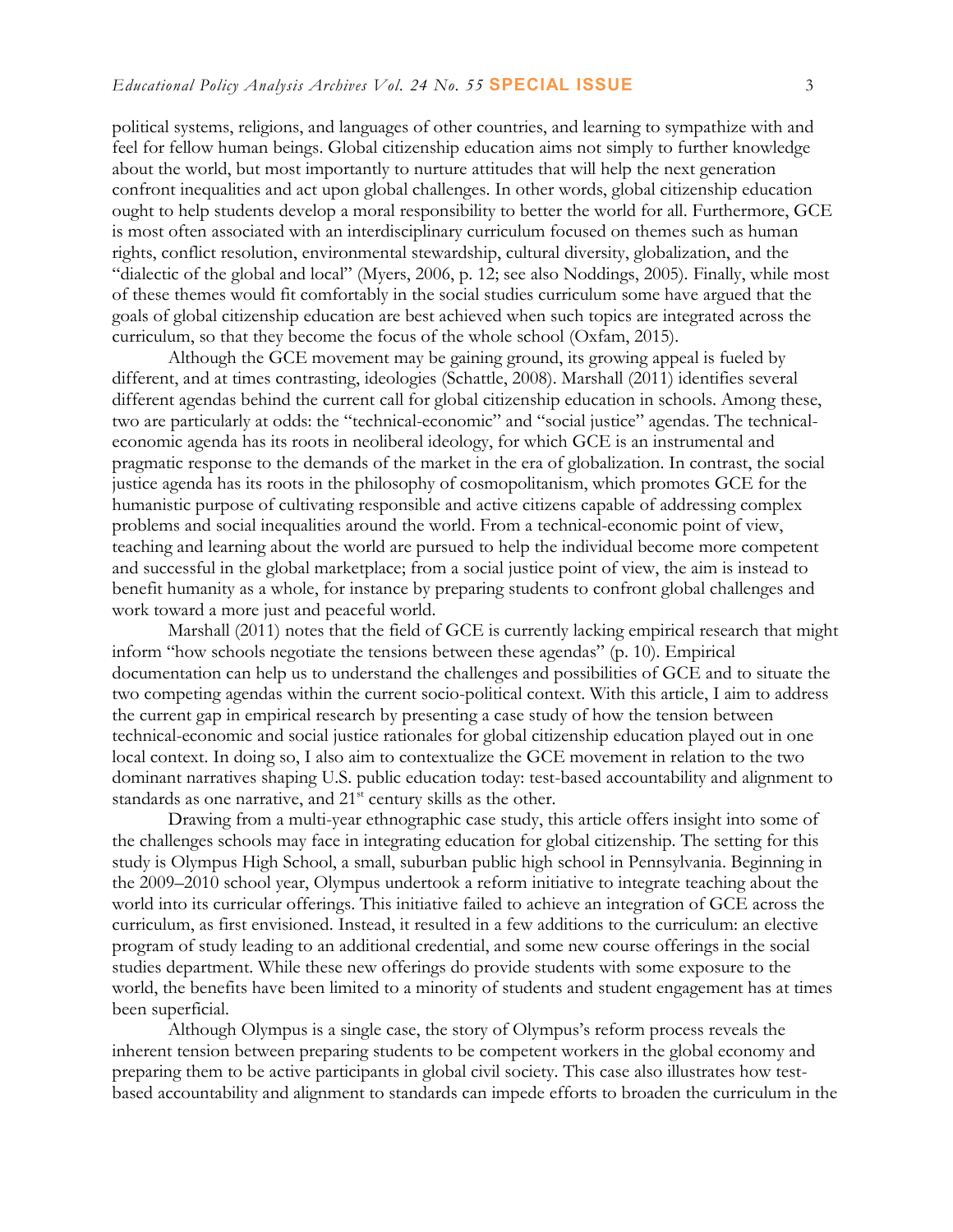interest of developing knowledgeable, responsible, and critically minded global citizens. As I argue in the conclusion of this article, so long as the dominant educational approach is defined by either a narrowing of the curriculum, or as preparation for the workforce, a vision of global citizenship education based on the principles of cosmopolitanism and social justice will remain idealistic and unattainable.

## **Conceptual Framework**

In this section, I outline the framework that informs my analysis of the case of Olympus's Global Studies Initiative. I begin by considering the lack of GCE in the narrative of accountability and alignment to standards. I then discuss how the narrative behind the 21st century skills movement includes a limited and problematic version of GCE, which Marshall (2011) has characterized as the technical-economic agenda. Finally, I offer a conceptualization of GCE for social justice, the ultimate goal of which is to construct a better world (Andreotti & de Souza, 2012).

#### **GCE Under the Accountability Regime**

After more than four decades of reform aimed at closing the gap between high and low achievers, U.S. schools have become trapped in a dominant narrative that prescribes test-based accountability to state-mandated academic standards as a cure-all for the effects of structural inequality in education (Hursh, 2007; Hyslop-Margison & Sears, 2006; Schoen & Fusarelli, 2008). Historically, the call for higher standards and greater accountability emerged as a response to discomforting disparities in academic achievement between middle-income and low-income students, between the White majority and African-American and Latino minorities, and between rich suburban school districts and poor rural and inner city school districts (Darling-Hammond, 2010). The Elementary and Secondary Education Act, enacted by President Lyndon B. Johnson in 1965, was the first milestone in the federal government's commitment to equity. Title I of the act made federal funds available to school districts with low-income students. In the 2001 reauthorization, known as the No Child Left Behind Act (NCLB), mandated that schools and districts meet "Adequate Yearly Progress" (AYP) benchmarks, measured by performance on statewide standardized assessments, as a condition for receiving Title I funding (Kuo, 2010).

Many scholars and educators have argued that NCLB made the situation worse. The law not only failed to close the achievement gap among U.S. students but it also resulted in a series of unexpected outcomes, including the prevalence of teaching to the test, the de-professionalization of the teaching profession, and an emphasis on memorization and convergent thinking over the promotion of critical and analytical skills (Darling-Hammond, 2010; Gunzenhauser, 2012). Moreover, NCLB's emphasis on the "basics" had the unintended consequence of narrowing of the curriculum by taking attention, time, and resources away from foreign languages, social studies, and other initiatives (Ravitch, 2010). As a result, teaching about the world and achieving Adequate Yearly Progress under NCLB have come to be seen as competing priorities for schools (Zhao, 2007).

Within this context schools face a number of barriers to integrating education for global citizenship. For one, school districts have to balance contrasting views of global citizenship curricula. Some members of the public believe it is unpatriotic or anti-American to foster allegiance to the global community even though research on GCE practices demonstrates that young people navigate national and global civic identities as they constructed new meanings about citizenship (Myers, McBride, and Anderson, 2015). Additionally, teachers often do not feel comfortable teaching courses that touch on world issues, especially when they have not had such exposure during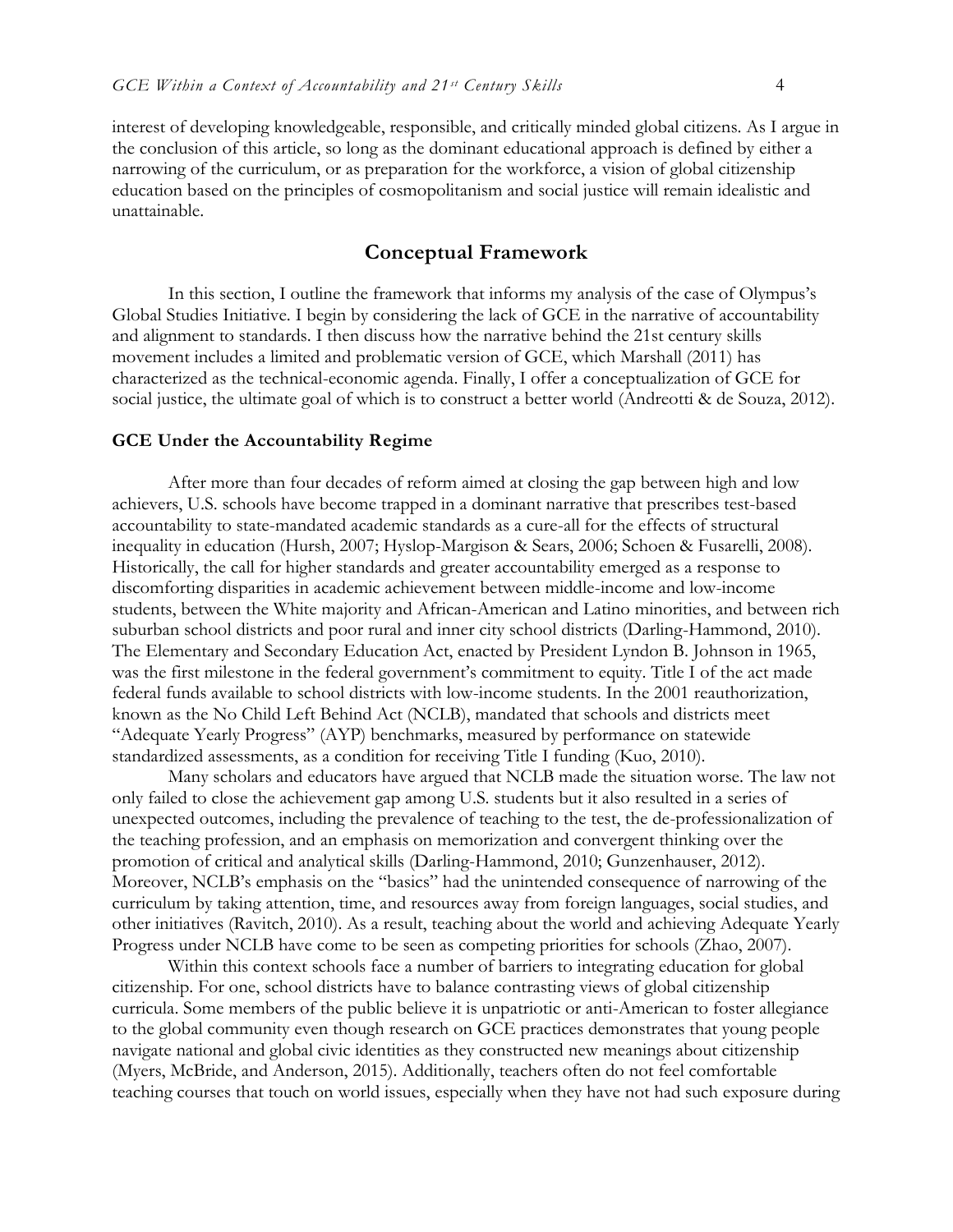their teacher education programs (Rapoport, 2010). Moreover, with the emphasis on state assessments of reading and math over the last decade, attention and resources have been diverted from other subjects, leaving little or no room for topics and subjects that are not considered "basics" (Schoen & Fusarelli, 2008).

Finally, the integration of education for global citizenship is a process that calls for significant change and that requires the guidance of a supportive leadership, as well as investment in building capacity, specifically in terms of professional development (Pike, 2008a). Such a change is difficult to motivate and justify for school leaders and teachers when there is no guidance or support at the policy level, nor any sort of reward system in place. As Rapoport (2015) explains, "because the concept of GCE is still ideologically and politically contested and not uniformly accepted, teachers need a curricular incentive to teach global citizenship-related ideas" (p. 33). Given this scenario, GCE in a context of accountability is seen as distracting teachers from their primary responsibilities and occupies a secondary place to more necessary materials that are going to be tested, and for which teachers are held accountable. What is even more alarming is the fact that, when GCE is seen as secondary to the mainstream curriculum, it becomes a luxury, the privilege of those "betterpositioned" schools (Carnoy et al., 2003, p. 56) that often serve communities of higher socioeconomic status (like Olympus). Such schools can afford to widen their curricular offerings to go beyond basic requirements, and to devote resources and time to build capacity in this areas, because their students' above-average performance on standardized tests relieves them from the pressure of meeting state and federal mandates. Therefore, GCE under the accountability regime becomes one more form of elitism, undermining the ideals of justice and equality that are central to the basic concept of global citizenship.

#### **The Emergence of GCE within the 21st Century Skills Movement**

Despite the narrowing of the curriculum under the accountability movement, greater awareness of the phenomenon of globalization and its effects has forced schools to recognize that teaching about the world is an imperative for the 21<sup>st</sup> century. A current interest, need, and support for globalizing the curriculum is evidenced by public surveys (e.g., World Savvy, 2012) and by the flourishing of scholarly writing on the topic. Many schools have been renaming themselves as "international" and adding new courses, study abroad programs, and foreign language immersion programs (Parker, 2011). Networks dedicated to the promotion of international education in schools, such as the North Carolina Global Schools Network, the International Studies School Network by Asia Society, and the State Network for Intentional Education in the Schools by the Longview Foundation, have also been formed. Finally, large organizations such as the Partnership for 21st Century Skills and the Asia Society have produced reports and frameworks to advocate for global education as the core of 21<sup>st</sup> century skills (Boix Masilla & Jackson, 2011; P21, 2014).

Take for example the Partnership for 21<sup>st</sup> Century Skills (P21), a network including a variety of agencies from the U.S. business, education, and government sectors. This organization seems to promote an approach to education partially in line with education for global citizenship, especially in regards to the curriculum and some of the student outcomes. In what appears to be a counterresponse to the accountability outcomes of narrowing the curriculum and teaching to the test, the Partnership for 21<sup>st</sup> Century Skills (2014) is advocating an expanded curriculum that aims to move beyond basic competency and to include global topics. Additionally, this proposed curriculum places emphasis on developing skills such as communication, collaboration, and critical and creative thinking, which are also encouraged by advocates of global citizenship education (Oxfam, 2015). However, we must take caution before whole-heartedly embracing such a curriculum, because a closer look at the 21<sup>st</sup> century skills movement will reveal that it is guided by rationales of social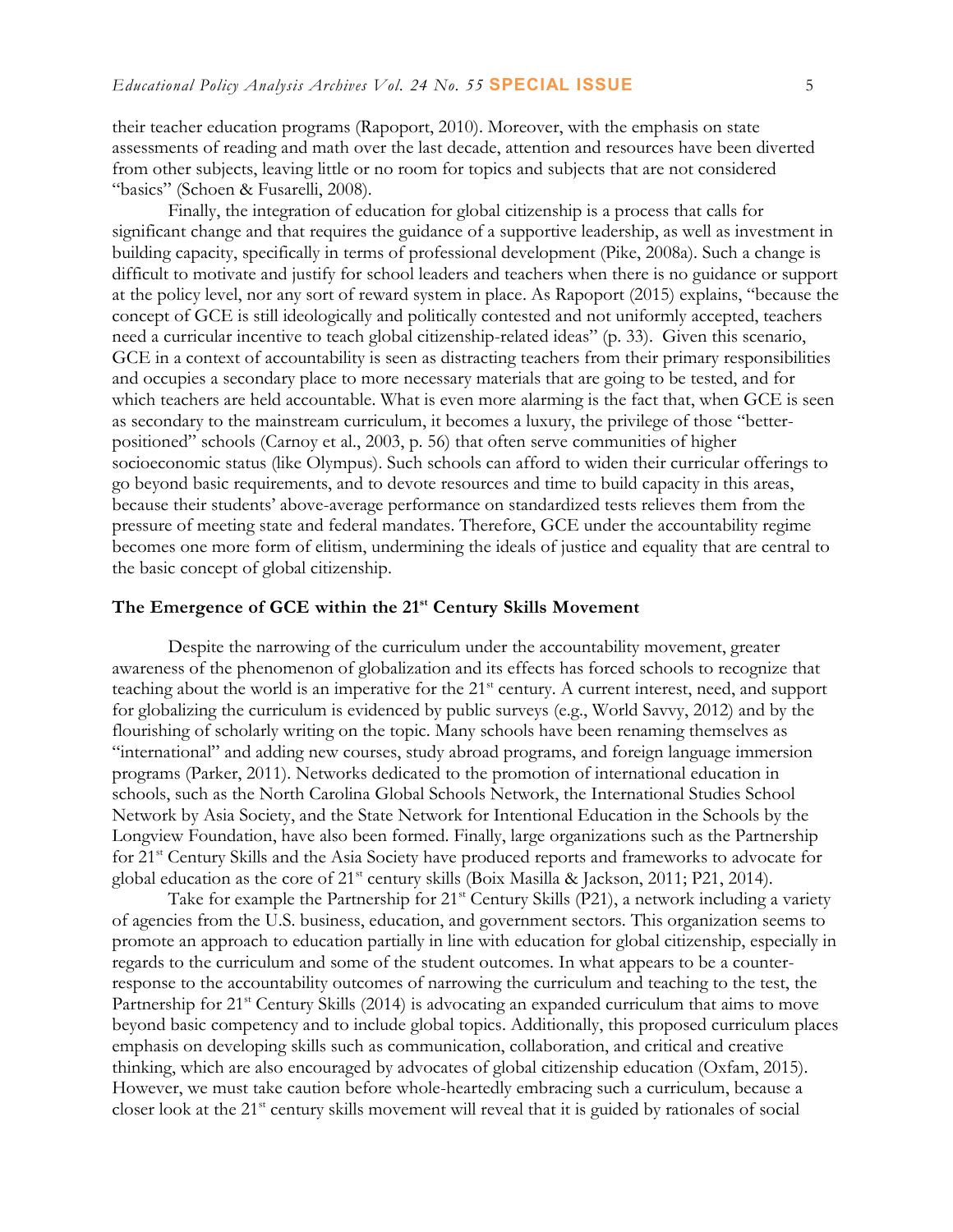efficiency and economic competition (see also Dill, 2013). Despite P21's more recent call to action to revitalize citizenship (P21, 2014), the focus here seems to still be on strengthening economic competitiveness and increasing readiness for the 21<sup>st</sup> century, rather than on developing citizens with a strong commitment to challenging inequalities and creating a more peaceful world.

As Pike (2008a) points out, it seems almost paradoxical that neoliberal education reforms (such as the accountability and the 21<sup>st</sup> century skills movements) were created mostly as a response to the changes brought about by globalization. On one hand, globalization has challenged national identities, accentuating the need to open up the public school curriculum to global issues, as well as to other cultures and languages. On the other hand, however, globalization has fueled the discourse on international comparisons, raising alarms about the declining achievement of U.S. students relative to other countries and asserting the need to control, manage, measure, and guarantee learning outcomes (Ravitch, 2013). In line with the social efficiency and economic competition rationales, schools are expected to meet employers' needs for a workforce in tune with the demands of the global marketplace. Familiarity with the latest technology and fluency in at least one foreign language, along with creativity, critical thinking, flexibility, problem solving, cross-cultural skills, and a positive disposition towards others, are some of the qualities employers are looking for in competitive candidates (Stewart, 2007; Wagner, 2008).

Within this context of education for work readiness, of which the P21 is an example, we see global citizenship education integrated in a limited way, mostly in line with the technical-economic agenda, for which teaching about the world is a "resume building" activity (Tarc, 2012). Most common are courses and programs in which students learn about other cultures and countries through a comparative approach, typically from a U.S. foreign affairs perspective. With such an approach, students' engagement with difference and complex global challenges remains superficial. In sum, GCE as understood in the  $21<sup>st</sup>$  century skills context will help students develop their "cosmopolitan capital" (Marshall, 2011, p. 4) for the purpose of being able to find a job in the global society, but it will not help them to develop the skills and attitudes required to engage with and act upon global complex issues and to better conditions for the oppressed and marginalized.

#### **GCE for Social Justice**

As I have argued, in the current educational scenario, many practices labeled global citizenship education are in line with a neoliberal approach to education that favors education for work readiness over education for citizenship. However, in practice we can find a variety of approaches to include an alternative agenda promoting GCE for social justice, that is to say an approach to GCE that encourages deep critical reflection on existing inequalities and promotes engagement and learning not only *about* others, but also *with* them (Andreotti, 2006). This alternative agenda embraces ideas often associated with cosmopolitanism, such as the awareness of being part of a wider community, as well as a strong commitment to social justice—that is to say, a commitment to bring about change that would better the world for all.

GCE for social justice requires educators to reconsider why, how, and what they teach, starting from an awareness of the ways that global relations of power and privilege have been shaped by legacies of exploitation and violence (Pashby, 2012,). It requires students to not simply learn about other people and other parts of the world, but also to reflect upon how they construct the world, think deeply about global issues, and contemplate the consequences of their own actions, and act upon issues of injustice (Andreotti, 2006; Rizvi, 2009). In addition to learning about other cultures and countries, the social justice agenda recognizes that knowledge of regional histories and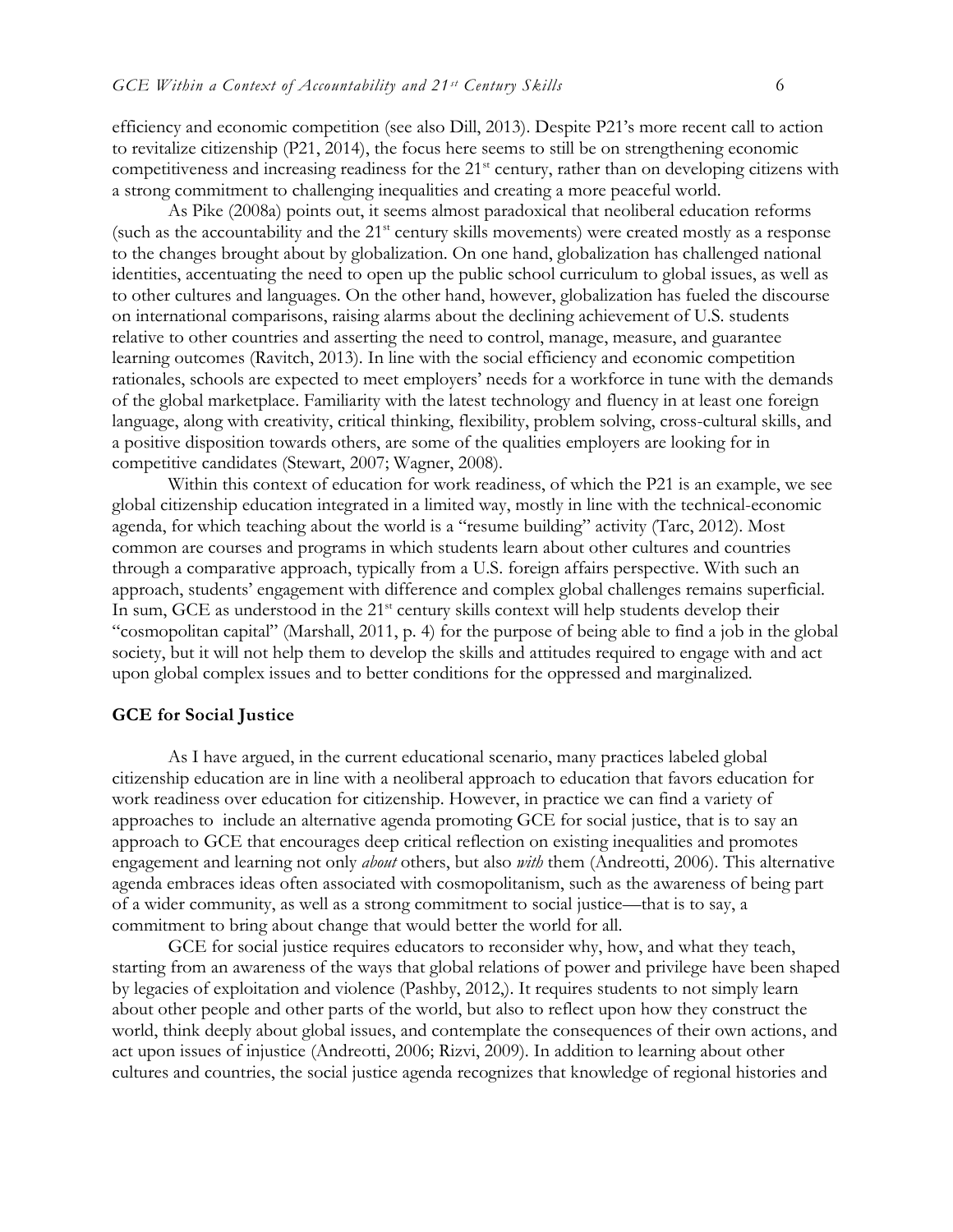cultural legacies is a precondition for reflecting upon, understanding, and analyzing complex global issues. As Pashby (2012) cogently puts it,

GCE moves beyond an exclusively national perspective of world affairs and seeks to avoid a social-studies approach that tends to tokenize and exocitize foreign places and people. As an ideal, the concept of global citizenship education encourages students to adopt a critical understanding of globalization, to reflect on how they and their nations are implicated in local and global problems, and to engage in intercultural perspectives. (p. 9)

Central to GCE for social justice is a notion of activism derived from the understanding that all people have rights as well as responsibilities towards others (Myers and Zaman, 2009; Pike, 2008b). Such an understanding enables citizens to develop a natural urgency and a moral responsibility to do something about a situation; in other words, to *act* upon an issue or a problem. Depending on the context, "action" might mean planning an awareness campaign, advocating for the rights of a minority, or providing assistance to those in difficult situations. Some forms of activism that might result from this sense of moral responsibility include efforts directed toward the promotion of human rights, the protection of the environment, and the eradication of social inequalities. The agenda of GCE for social justice is reflected in the work of organizations like OXFAM, UNESCO, and iEARN, which have produced a variety of curriculum materials, guides, and programs to support the work of educators committed to this approach.

## **Research Methods, Setting, and Context**

Tension between the technical-economic agenda (educating for the global marketplace) and the social justice agenda (educating for a global civil society) is at the heart of the story of Olympus High School's Global Studies Initiative. My analysis of this case elucidates why, under the current education scenario marked by test-based accountability and alignment to standards, even our most high performing schools, despite the best intentions of supportive leaders and dedicated teachers, are not able to fully embrace GCE for social justice. In the specific case of Olympus, the school's initial effort to integrate the teaching about the world in a comprehensive way across the curriculum fell far short of this vision, resulting merely in the addition of a few classes as a specialized program of study, which as of this writing serves only a small minority of students.

#### **Data Collection**

Between September 2009 and April 2014, I conducted an in-depth ethnographic study of a reform effort to integrate global education at Olympus High School, during which I devoted a considerable amount of time to data collection by conducting interviews, engaging in participant and non-participant observation, and analyzing documents with the intent to understand the reform process from the perspective of the administrators, teachers, and students (Hammersley & Atkinson, 2007). Specifically, for this study I collected the following data sources:

**Semi-structured interviews with teachers, administrators and students.** I interviewed 15 teachers including six social studies teachers, two world language teachers, two music teachers, one art teacher, one science teacher, one family and consumer science teacher, one English teacher, and one ESL teacher. In addition, I interviewed eight administrators who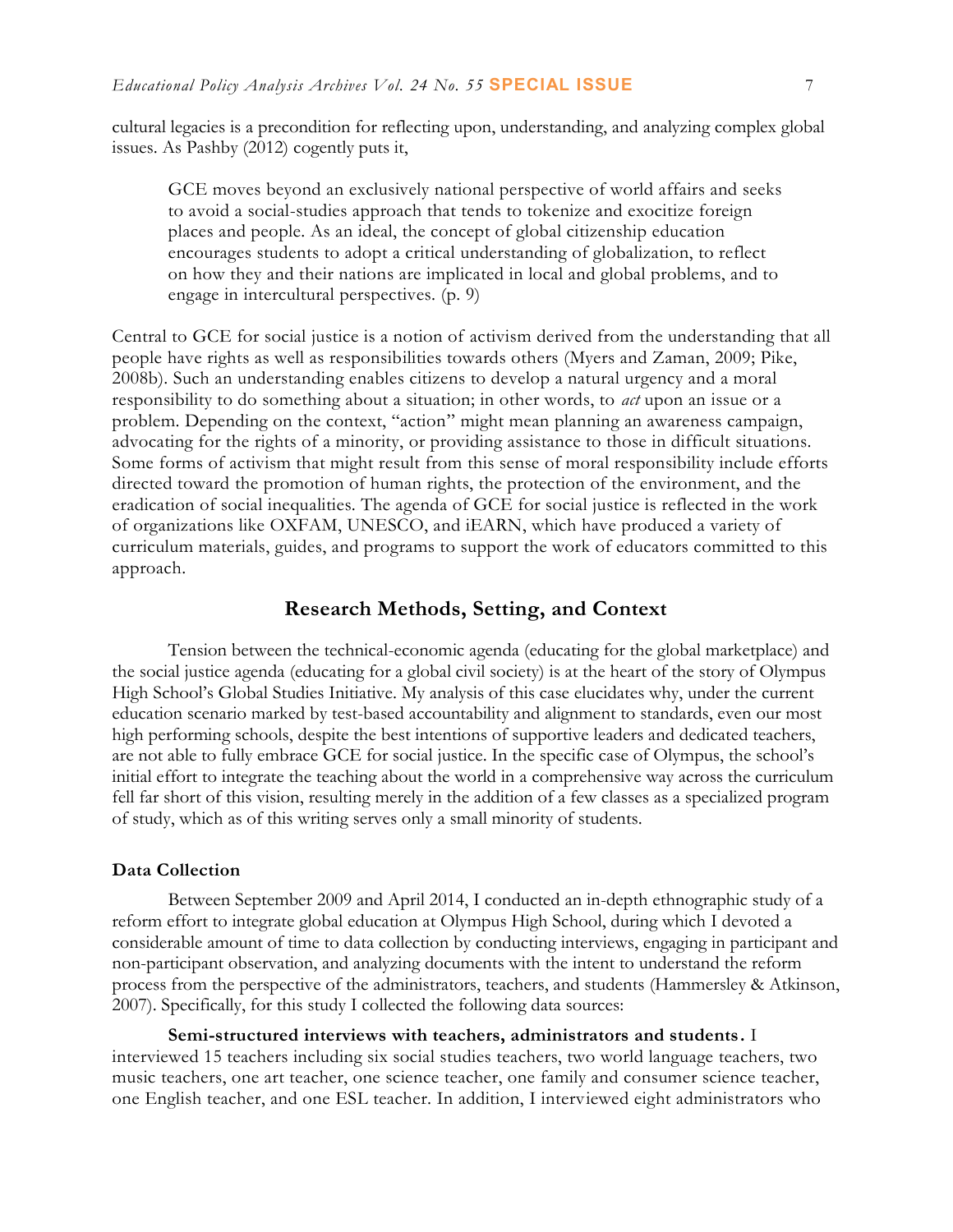had been involved with the reform process in the advocacy, planning, or implementation stages. The initial interviews were conducted during the 2010–2011 school year. Follow-up interviews were conducted annually with three main informants: the director for academic services, the high school principal, and the Global Studies Credential coordinator. In addition to these scripted and digitally recorded interviews, a greater number of informal interviews took place by email and face-to-face. The latter were recorded in the form of journal entries. In addition to teachers and administrators, 15 of the students (three freshman, one junior and 11 sophomores) enrolled in the Global Studies Credential were also interviewed in the Spring of 2012, using a different semi-structured interview script.<sup>1</sup>

**Non-participant observation.** Between Fall 2010 and Spring 2012, I conducted 10 observations of eight different classes: International Relations, World History, Politics, English, AP World History, Spanish, Civics and Food, Culture and Society. These classroom observations were meant to focus both on the type of activity in which the students were involved and on instructional strategies in order to develop interview questions for the teachers.

**Participant-observation.** Over the course of the study, I recorded a total of 70 journal entries documenting conversations and interactions where I was a participant, including staff meetings, steering committee meetings, parents' association meetings, school board meetings, professional development sessions, and extracurricular activities, all of which helped me to gain a better understanding of the school's dynamics and the reform process under study. The majority of these entries were recorded between 2010 and 2012. My participation in some of the extracurricular activities was very active, especially in the case of the Global Studies Credential (GSC) study group and the E-pals project. For these two enrichments experiences, I also participated in the planning and facilitated discussions. While participant observation of the GSC study group and E-pals project was meant to allow me to get to know students better and establish a rapport, this was also a way for me to establish a relationship with the school based on reciprocity (Lincoln & Guba, 1985).

**Document collection.** Over the five-year period, I collected and analyzed a significant number of documents related to the school and the specific reform effort, including the school's mission statement and strategic plan, yearly programs of study, district annual reports, a community survey, students' papers and other forms of assessments, curriculum materials, lesson plans, minutes of staff meetings and board meetings, memos and teacher's manuals, and correspondence between teachers and parents dealing with curriculum matters.

#### **Qualitative Analysis**

 $\overline{a}$ 

After having the interviews transcribed verbatim by a professional transcriber, I then reviewed the transcripts to ensure accuracy and entered them into the NVivo software package (Seidman, 2006). Additionally, I converted all the notes derived from observations, participant observation, and document analysis into research memos and revisited them throughout the research process (Maxwell, 2005). Finally, I entered and coded in NVivo most of the official documents (e.g., brochures, program description, and school description on the website) and used them either to support a theme or argument, or to gain a more complete understanding of a

<sup>1</sup> All teachers and administrators were assigned both a first name and last name as pseudonyms, whereas students were only assigned a first name. Direct quotes from teachers and administrators are identified by the initials of their assigned names. Both the name of the school and the town are also pseudonyms.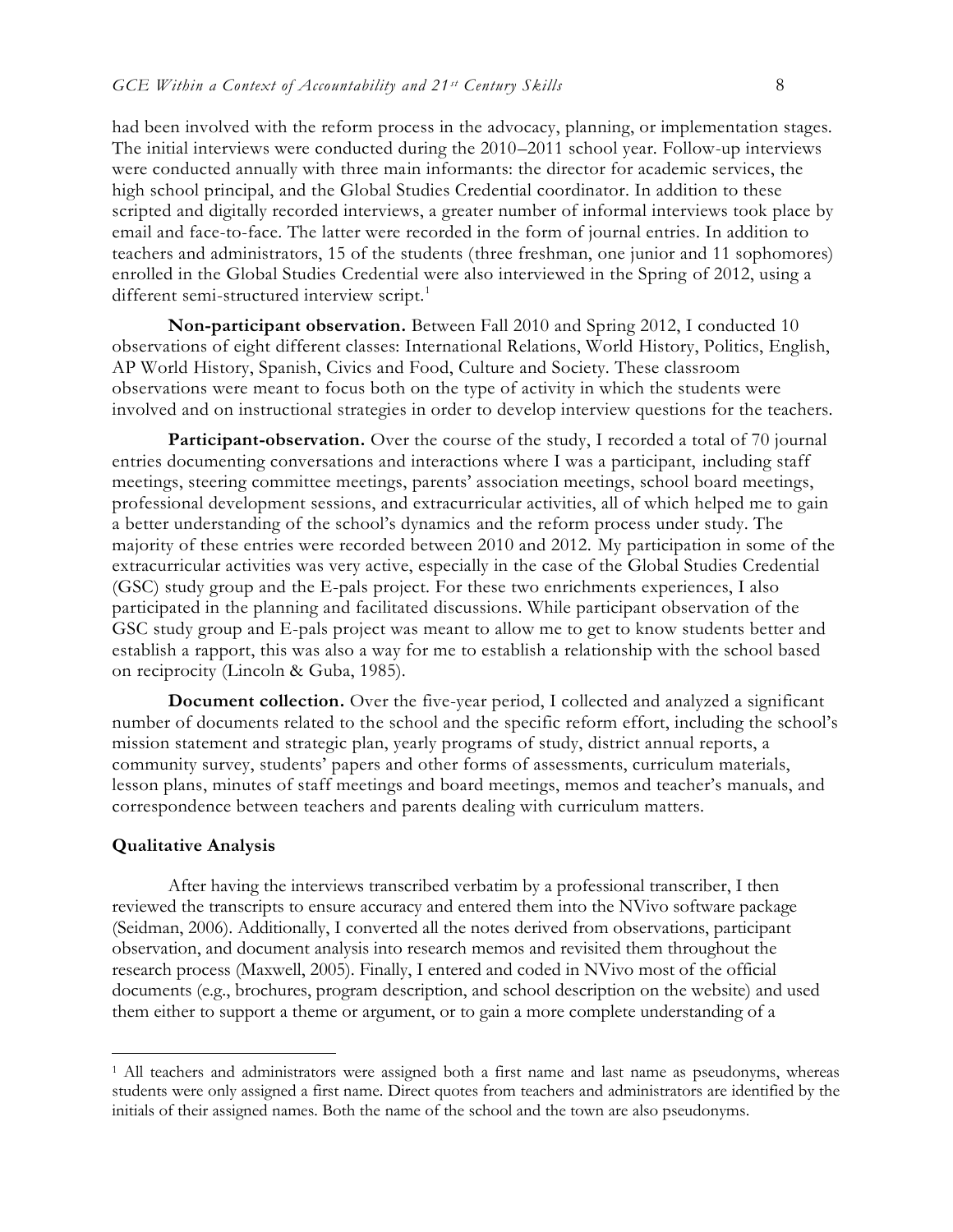phenomenon. Overall, my process of data analysis exemplifies the more inductive approach typical of the Grounded Theory Method, in the sense that I started from the interview transcripts and recorded observations to formulate nodes and categories (Corbin & Strauss, 2008). I juxtaposed these emergent nodes and categories with my research questions and related literature, and then cycled back to the data once again. As I proceeded with the analysis, I created a provisional list of codes, categories, and themes that I revised in a cyclical process, moving back and forth between the data and the research literature in order to place emergent themes within a larger theoretical context (Corbin & Strauss, 2008; Miles & Huberman, 1994).

#### **Research Setting: Olympus High School**

Olympus High School was purposefully selected for the case study because it offers both a confirmation of and an exception to the pressures and trends described in the conceptual framework section of this article. While some of Olympus's features are typical of many school districts in the era of accountability, others set this district apart and made it an ideal case for studying the motivations, processes, and challenges of integrating global citizenship education. A more detailed description of the district's demographics, culture, and reputation for innovation will help to explain why.

Olympus is a small, high-performing public school district located in an affluent suburban area of a major city in Pennsylvania. On paper, it has all the features typical of a better-positioned district, those schools that are already meeting the requirements of external accountability thanks to a high degree of internal accountability (Carnoy et al., 2003). Similarly to comparable districts in the country it features committed teachers and motivated students, a low number of ESL students, a relatively low number minority students, a great parental involvement, and of emphasis on innovation and excellence. What makes this district unique, however, is having a school culture in which excellence and equity are both highly valued. Excellence is sought and encouraged, and the privileged position enjoyed by the district allows its teachers and leaders to have a more relaxed attitude about standardized testing so that they may direct resources, time, and energy toward subjects other than those tested. This allows for a greater emphasis on the arts, on the integration of digital technology, and, as explored in this study, on teaching about world cultures and global issues.

Another important aspect of Olympus's culture, which might not be typical of a high performing school district in an affluent community, is its concern with social justice and equity in education. In other words, the district's culture not only values excellence, but is also committed to making the best possible education available to all of its students. While the student population is relatively homogeneous in terms of racial/ethnic background (with the majority of students identifying as White and the percentage classified as English Language Leaners in the single digits), their socioeconomic status can vary quite a bit with the median household income ranging from \$35,748 for the poorest households to \$143,617 for the wealthiest. The district exerts a conscious effort to try to minimize status differences by making all of the curriculum offerings available to all students, even if this means that the district has to take on greater expenses (e.g., the cost of administering the PSAT to all ninth and 10<sup>th</sup> graders, as well as the SAT to all students) or has to make adjustments to its own practices (e.g., the "open-door" enrollment policy for AP classes and for their "gifted" programs, which are available to all students, regardless of academic ability).

#### **Research Context: The Global Studies Initiative**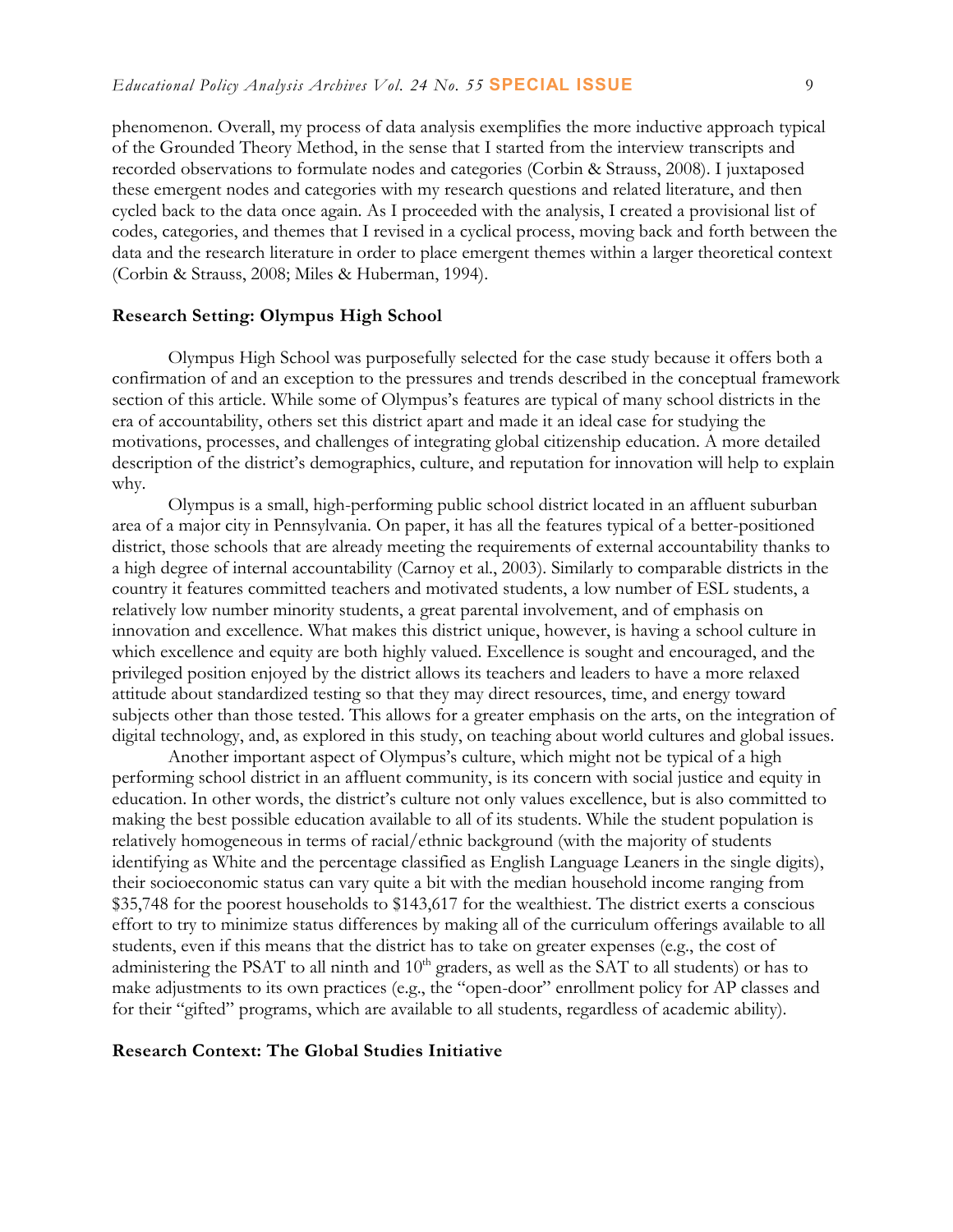From 2000 to 2010, Olympus School District had been offering the International Baccalaureate Middle Years Programme (IBMYP)*,* a world renowned, interdisciplinary, and demanding curriculum offered by both private and public schools worldwide to students from sixth through  $10<sup>th</sup>$  grade. However, the problematic implementation of the IBMYP, along with some internal and external pressures (e.g., the district's mission to provide a high quality education to all students, pressures from parents and the community), led the district administration to officially abandon the pre-packaged curriculum in March 2010. This led to the initiation of a reform process—the Global Studies Initiative (GSI)—that was envisioned early on as an innovation to refocus the mainstream high school curriculum. As part of this overall initiative, the high school also decided to develop a specific program for students interested in studying global issues in greater depth, the Global Studies Credential (GSC). Both the GSI and the GSC were formally approved by the school board early in 2010 and were included in the new program of study for the first time for the 2010–2011 school year.

Even at this early stage, district leaders had developed a vision to eventually bring this initiative up to scale; that is to say, making the new global lens a sort of "mantra," not only for the high school, but for the whole district. As one of the central office administrators explained talking about his vision for the initiative,

If it's done well, it should permeate every single course that's taught. It shouldn't be just certain courses in the program of studies, […] It's not like we are out to create this separate Global Studies Credential and then we have this other curriculum that's—what is that, not global? [laughs] So, I see it really influencing our entire school system. I also think that right now we're kind of looking at it as a high school thing, and I think it needs to be also looked at, you know, that's where a lot of good things start and then we have to backward engineer, and make sure that it's not this shocking experience in high school, but that it's a natural growth from elementary on up. (GP)

However, the authors of the reform had strategically decided to start small, introducing minor changes and capitalizing on those activities related to teaching about the world that were already present at the high school, such as student exchange programs, study abroad programs, and foreign language instruction. The changes affecting the mainstream high school curriculum resulted from a combination of re-designing and adding new courses. The Civics course was now called Global Civics, and the content changed completely to focus on three major areas: human rights, global governance, and the interconnectedness of our society. Two elective courses with a strong global component were added to the course offerings: the Criminal and Civil Law course (with an entire unit dedicated to international law) and the Food, Family, and Society course (which focuses each year on the history, customs, culture, and economics of a different world region). In the World Language Department, an Honors French class and an AP French class were added. In addition to French and Spanish, the study of two more foreign languages was made available to students: German (already offered at the middle school) and Mandarin-Chinese (offered through distance learning).

Other changes to the curriculum dealt with updating the summer reading list for the ninth and  $10<sup>th</sup>$  grade English classes, as well as the assessment form for the book review assignment, which is now intended to encourage students to make connections among countries and to analyze global issues from different perspectives. The new summer reading list was changed to incorporate a greater number of books written by foreign authors or that take place in different world regions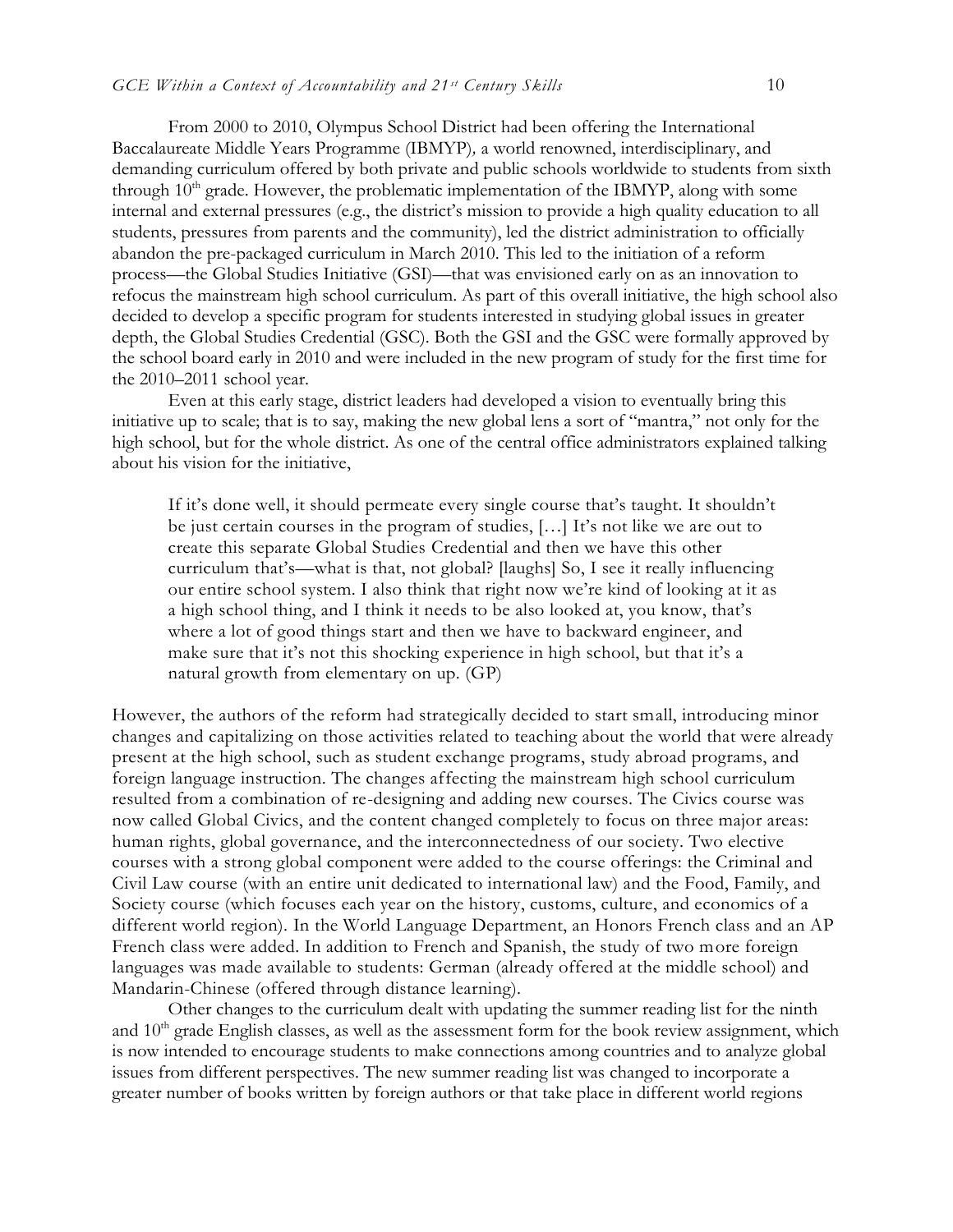(Asia, Europe, Africa), as well as dealing with global topics such as international immigration, the condition of women in different areas of the world, education around the world, and peace. Examples of selected books are *Child of Dandelions* by Sheenaz Nanji, *Enrique's Journey* by Sonia Nazario, and *Three Cups of Tea* by Greg Mortenson and David Oliver Relin. As a result of this new focus on selecting books for English classes, the library has included a separate section for Global Studies. Finally, a global component was added to the experiential part of a class called English for the 21<sup>st</sup> century. When taking this class, students are asked to complete an assignment in which they write a reflection after having observed someone in a job setting. Some students have had the opportunity to fulfill this requirement with an international business, such as a local medical and developmental organization with the mission of improving health conditions in developing countries.

In addition to the changes to the mainstream curriculum, the school created a specific program, called the Global Studies Credential, through which students interested in further exploring global topics could earn an additional credential along with their high school diploma. The credential included four requirements: (1) Specific coursework made up of 5 credits earned with the core courses and 4 electives (specifically designed as global courses). (2) Three courses (4.5 credits) in a foreign language. In order to reach a high level of proficiency, students would need to either study the same language for all three courses (at the high school), or they can opt to study a language at the high school level for two courses, and then complete a course that focuses on a Less Commonly Taught Language (LCTLs). (3) A total of 50 credits that students can earn independently through participation in a series of global enrichment experiences and upon demonstration of learning through a portfolio of assignments. Experiences may include but are not limited to: study abroad, global dual-enrollment coursework, global enrichment workshops, videoconferences, seminars or study groups. (4) A capstone project. At the very beginning this project was intended to be incorporated in the  $10<sup>th</sup>$  grade personal project that students need to complete as a graduation requirement, but with a "global spin." However, the project was then changed into a final exit interview.

When the credential program was launched, a coordinator was appointed by the school with the responsibility to develop the program and manage the students enrolled. Additionally, ad hoc professional development was provided to the entire faculty during the first year of the initiative. However, as I explain below, while the first year of implementation saw a great deal of activity, soon the initial enthusiasm and focus faded away as a result of pressures from other competing initiatives.

## **Findings**

In this section, I present the major findings concerning the district's motivations for the Global Studies Initiative (GSI) and the subsequent challenges that resulted in its incomplete and problematic implementation.

#### **The GSI as a Way to Increase the School's and Its Students' Competitiveness**

Olympus's effort to integrate teaching about the world into its mainstream curriculum was initiated for a variety of reasons, above all the pragmatic need to fill the void left by the IBMYP. As explained above, the IBMYP was adopted to bring rigor to the new middle school; however, its problematic implementation led the district to officially abandon it in 2010. It is important to understand that the IBMYP was not just a curriculum frame. The IB logo carries with it a great deal of prestige that, under a neoliberal approach to education, schools have learned to use to increase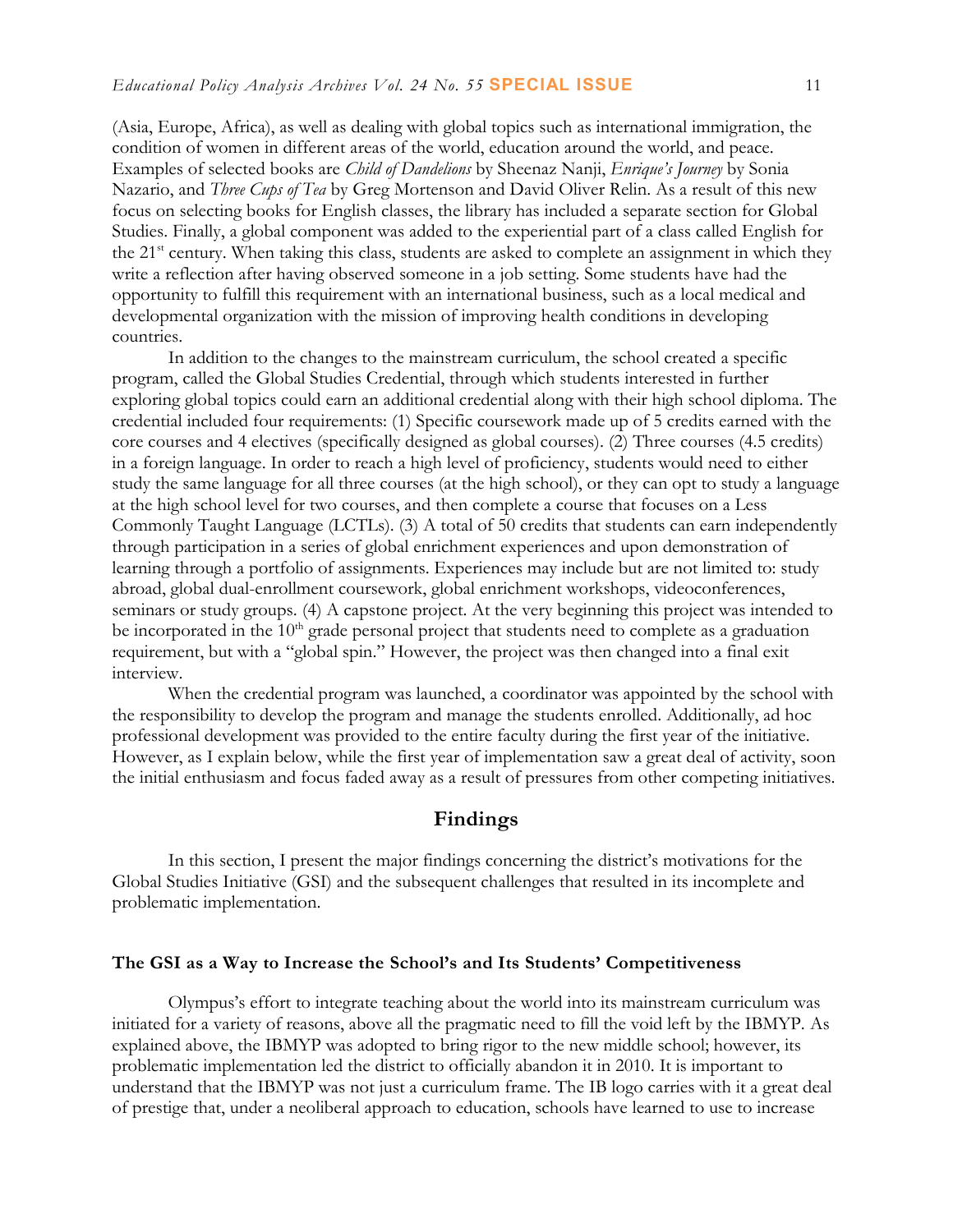their profiles and better appeal to their consumers (Tarc, 2009). In line with this logic, the IBMYP at Olympus was a strategic choice that the district decided to invest in because it was seen as a selling point for parents coming into the community and for students trying to differentiate themselves on their college applications; in other words, it was part of the district's effort to compete with other districts and private schools and to gain visibility. As one of the administrators explained in her interview,

To be able to put that on your, with your school district logo, I mean that's a pretty prestigious program. It costs a lot of money, it's a big commitment as a district. I think it looks good, and I think that, I'm sure that there was an interest in that too…And that brought Olympus up several notches in the eyes of, I'd say the region, probably the community. And, I mean I remember even as a parent, when we moved here and I was looking for school districts, I remember going to Olympus' website and seeing IBMYP and I was like, "oh my God, that's awesome, because they're thinking about the world beyond Olympia, Pennsylvania." And I mean that's one of the reasons why I was interested in this district. And I'm sure that other people thought the same. (KC)

By this administrator's rationale, abandoning the IBMYP would mean losing an important logo that enabled the district to differentiate itself, which was of particular concern given that a nearby private K–12 institution had just developed a similar initiative. This climate of competition among schools, a mentality promoted by neoliberal accountability and school choice movements, helps to explain the school board members' concerns about dropping the program until something else was in place. As stated in the school board minutes of September 8, 2009,

Rich discussion took place concerning the IBMYP, as the district continues to explore curricular options that meet or exceed the substantive nature of IBMYP …Mr. Pollon [school board member] stressed the importance of credentialing and requests a formal adoption of an alternative program prior to abandoning the IBMYP. Dr. Daller [the superintendent] offered assurance that an alternative curriculum framework will be presented in the spring of 2010. In the meantime, the district remains an IBMYP school.

Not only was the district concerned with finding an alternative program, but also with losing a program that could already count on a worldwide reputation. As Olympus developed its Global Studies Initiative, the school's administrators had been concerned with finding an outside agency that could validate the new initiative. This concern was voiced specifically by one board member, and the school took it into serious consideration at least during the first two years, seeking a partnership with a university and a non-profit that they saw as potential accreditors, as well as meeting with an evaluator. Most of the faculty and administrators involved agreed that obtaining outside accreditation would bring prestige to the program, the school, and the district, while also adding value to the new program (GSC) for both the parents and the students. This point was confirmed by interviews with students, all of whom indicated that the number one reason for enrolling the GSC was to earn an additional credential that could make them "stand out" in a crowd of college applicants. As Maggie, a sophomore, stated,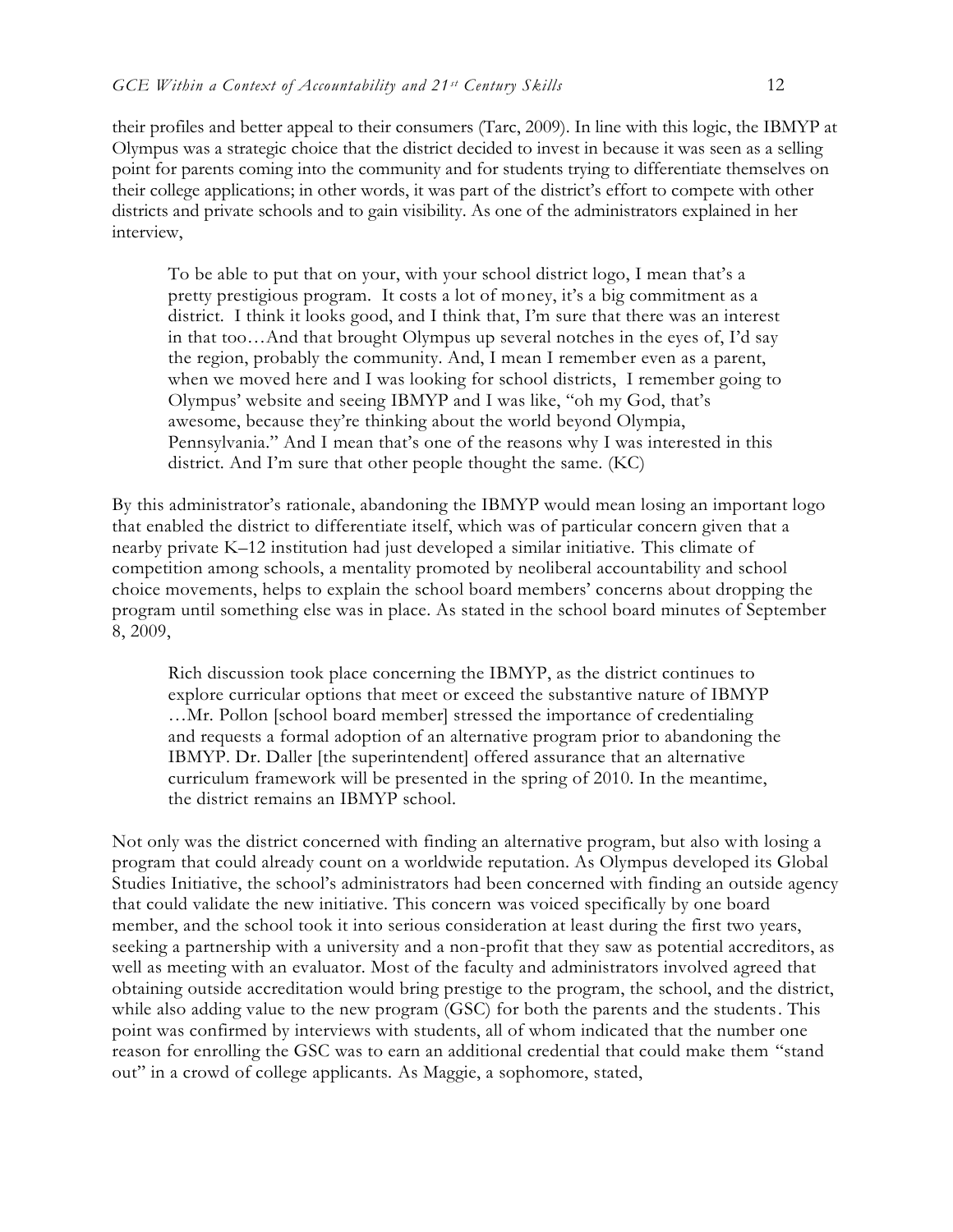Like, well, if you write on your college applications as like extracurricular activities and stuff, um, I just think the Global Studies Credential is a new program, so I doubt colleges have seen many kids with this program on their application, and nowadays it's like so tough to get into colleges, something that makes you stand out from like—I feel like to get into a really good college, you need something to make you stand out, and this could help, because it's not so, um, well known . . . I think that's definitely a perk of doing it, and I know some kids just, um might do it because they're interested in global stuff, but then I think there's also kids that are just trying to like add stuff to an application.

This suggests that students at Olympus seem to be aware of the importance of having extra accomplishments to display on their transcripts and on their resumes that will allow them to enter a "good" college.

The expectation for schools and students to function and compete within a system regulated by objective data (credentials and tests) that can guide consumers' choices (parents) and establish models of good performance, reflects a neoliberal approach according to which education is seen as a consumer good and promoted—for the individual and the nation—as an investment that will ensure its competitive edge in the global economy (Rizvi, 2007). In this respect, Olympus's reform effort falls under the category of global citizenship programs that "endorse, at least tacitly, the idea of unfettered global markets and justify the existence of their programs as increasing the readiness of their students to compete in the world economy" (Schattle, 2008, p. 83). The narrative of educating for the global marketplace has dominated the initiative from the very beginning and is echoed in its stated goal: "to provide every student in the high school with a relevant 21<sup>st</sup> century education *steeped in real-world application* that places special emphasis on *the skills needed for future success*." By appealing to parents' concerns about their children's future competitiveness in the labor market, rhetoric such as this serves to legitimize a limited approach to global citizenship education—one that does not promote responsibility toward and critical engagement with global issues, but aims merely to provide employers with workers who possess skills currently in demand in the global marketplace.

#### **The GSI as a Way to Learn About and Engage with the World**

A second, less pragmatic motivation for undertaking the initiative was the district leaders' desire to intentionally provide students with greater exposure to foreign cultures and global issues. As argued above, the abandonment of the IBMYP made it necessary in the minds of administrators to develop a similar curricular experience—i.e., the GSC—that, upon the fulfillment of specific requirements, would give students an additional credential to add to their high school transcripts. However, beyond this pragmatic objective, discussion of curricular reform prompted district leaders to recognize the intrinsic value of incorporating a more global perspective in the high school curriculum. In the words of the superintendent, it led them to "understand the importance of understanding the world." As a result, the district's frustration with the IBMYP came to be seen as a "blessing in disguise," and the Global Studies Initiative was envisioned as "more than a replacement, as doing what we had hoped IB would do" (DH).

The vision of the Global Studies Initiative that emerged from subsequent discussion was inspired by the moral principle of educating a global citizenry for intercultural understanding and social justice. The Global Studies Initiative mission statement expresses this intent with regard to course offerings: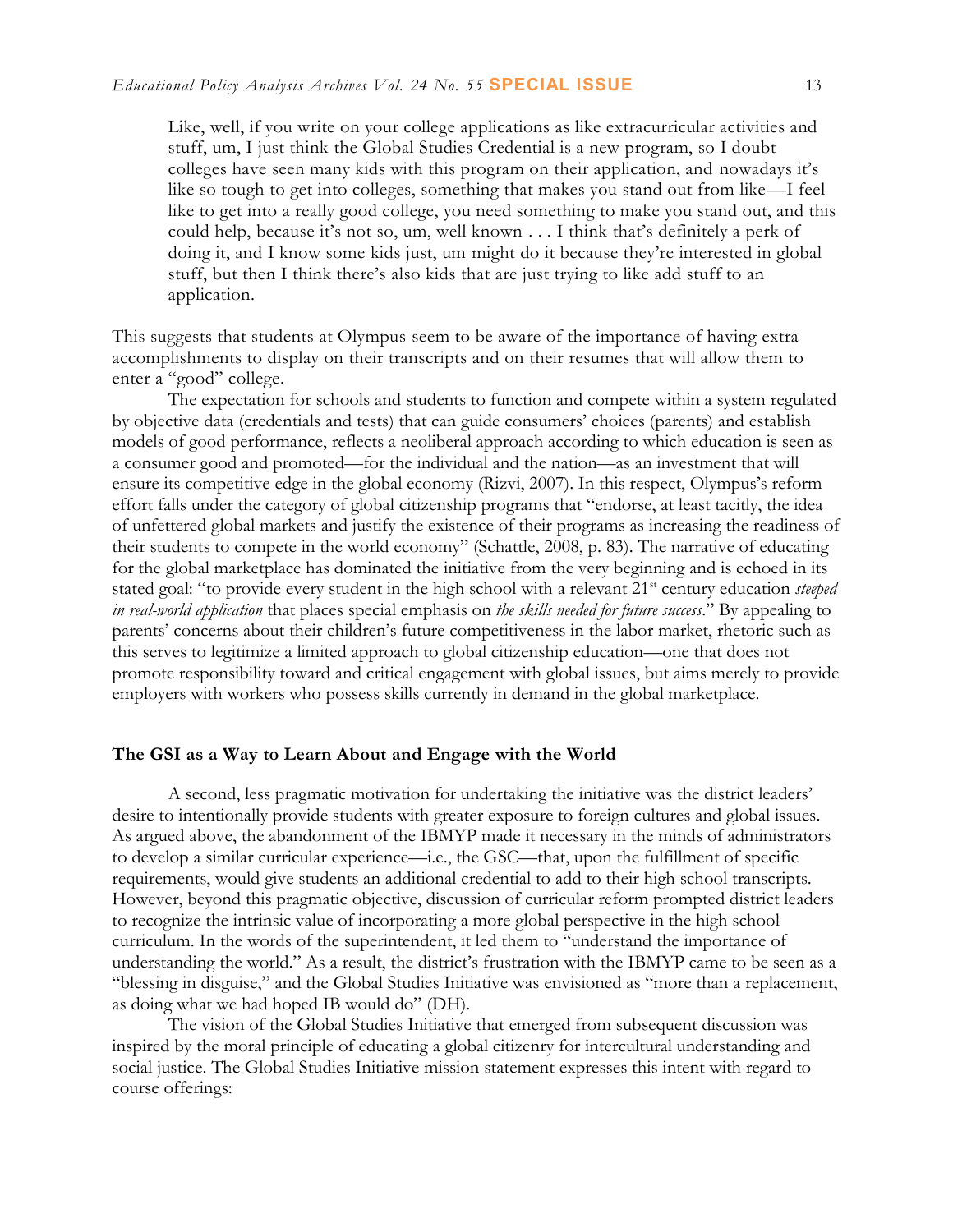The lens for these courses will become increasingly global in nature. This entails *a purposeful focus on the interconnected and interdependent nature of our world* by examining topics and systems such as the world's economy, political systems, health systems, cultures, and the environment. Teachers will plan their courses so that students are afforded the opportunities to analyze critical global issues from multiple perspectives, thus *allowing students to explore the commonalities and differences of the world's people.* Students will be *challenged to understand the shared needs and shared problems that impact the entire globe* and will be encouraged to *seek solutions by looking beyond the traditional constraints of borders, geographical locations, language, and cultural understandings*. (emphasis added)

All of the stakeholders involved in the reform process (parents, school board members, administrators, and teachers) saw the value in incorporating elements of education for global citizenship into the school curriculum to better prepare students to live and work in a world that is increasingly global and interconnected. Such an understanding came across clearly in interviews with faculty and administrators, all of whom expressed the belief that it is important for education to prepare students for citizenship. As a social studies teacher put it, "We want them to be productive citizens, and really, I see the value in being productive global citizens. You used to always talk about American citizens, but I think it's definitely comes to light now that they have to be global citizens" (TN). Further evidence of such shared understanding comes from a community survey that was administered by the district in November 2011 for the purpose of soliciting input, suggestions, and comments to inform future planning. In response to a question asking how the district could improve, a number of entries echoed the need for students to be exposed to other cultures, to have an early start in foreign languages, and to learn about global issues in order to be prepared to "enter an increasingly global world."

The need to expose students to realities and issues beyond their immediate experience, is felt strongly in the small town of Olympia, where the district is located and where most of the students' social lives take place. As one of the students interviewed explained,

I think especially in Olympia where it's kind of a bubble, you know like, it's kind of very safe and cushioned from the rest of the world. If you live here, you are not really getting much of a glimpse of the real world, and then you go to college and then get out of college and all of a sudden it's completely different than what you've been raised in. And that's a bit of a problem. And so, I think it's good for kids to see that there is a world out there, you know? And that there is stuff past Olympia's borders. And so I think it's—for as many kids as can do it, it's good to learn about different cultures. (Luke)

Olympia is an upper middle-class suburban town that includes approximately 4,000 residents, the majority of them white-collar professionals. While both students and staff appreciate the intimate and quaint atmosphere of the town, they also acknowledge its constraints by talking about life in that community as "being in a bubble." The town of Olympia does not provide a diversity of social and cultural experiences; instead, it contributes to developing a sense of belonging and conformity to one community, one point of view, and one reality. Therefore, Olympus's staff saw the implementation of the Global Studies Initiative as a way to force students out of their comfort zones, to expose them to "foreign" realities, and as several respondents said, to "get outside of the bubble."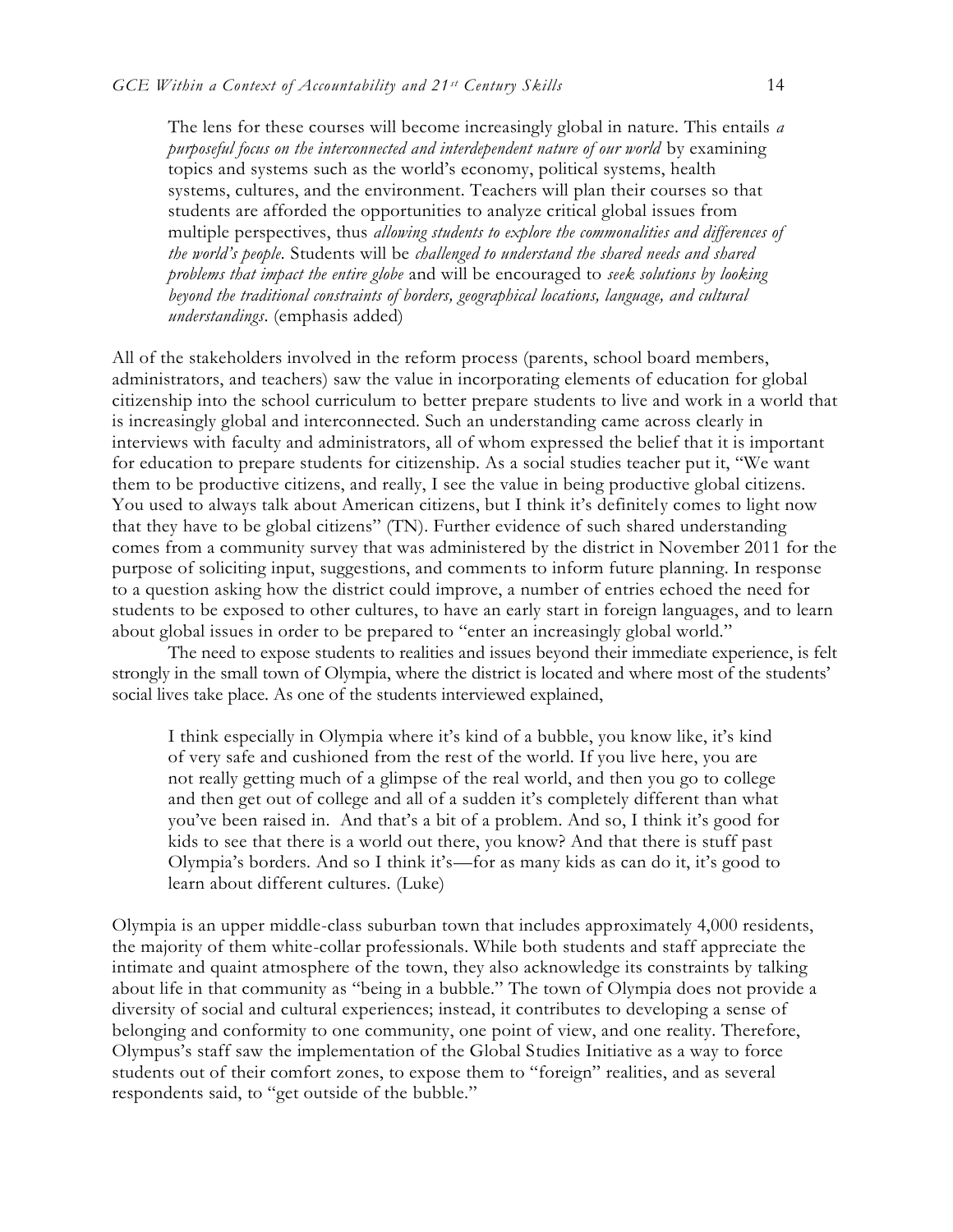The GSI was also a way to expose students to current events and global issues that seldom find a space in the traditional curriculum. Some of the issues that students in the Global Studies Credential were able to learn about during their extracurricular experiences include the European economic crisis, the outbreak of Ebola, the challenge of educating girls in the Middle East, and piracy in the Horn of Africa. As one of the students explained when asked if what was learned through the Credential was similar or different from what they learn in other classes,

I think that is actually pretty different, it is certainly more current and in depth, and . . . more global. I don't really get much global experience in my other—or, we don't talk much about global stuff in my other classes. Maybe there is some overlap with some books that we read in English, but we don't really discuss global stuff. And then Spanish, but that's more just learning the language, rather than the culture and the country and stuff. (Emma)

Not only has the Global Studies Initiative been an effort to widen the curriculum by "bringing the world into the classroom," but it has also helped students broaden their perspectives by exposing them to points of view others than that of their teacher or their textbook. As one example, Olympus students participated in a videoconference on the European economic crisis, where they were surprised to hear a Greek peer argue, with pride and patriotism, in favor of Greece exiting the Euro Zone.

#### **Accountability as a Challenge to the Implementation of the GSI**

 $\overline{a}$ 

In the recent years, districts have been under increasing pressure to fulfill the unrealistic promise of NCLB that all students should achieve full proficiency in reading and math by the (now historical) year 2014. While Olympus has been fortunate not to have to worry about meeting Adequate Yearly Progress (AYP), it has nonetheless been affected by other aspects of the standards and accountability movement—most recently, the adoption of the Common Core Standards by the state of Pennsylvania (Kendall, 2011). Olympus's work on transitioning to the PA (Pennsylvania) Core began in the year 2010–2011 and reached full implementation in the 2013–2014 school year. In follow-up interviews with faculty and administrators, most respondents agreed that the implementation of the Common Core did not require any specific changes to the Global Studies Initiative, since most of the new requirements would affect only the English curriculum. At the same time, they also expressed the opinion that the Common Core had been a major disruption to the normal routine of the school, consequently taking resources away from other initiatives, including the Global Studies Initiative. In a follow-up interview from December 2013, the principal indicated that "assessment" was the issue requiring most of his attention at the time. During 2011–2012 school year, all teachers were asked to pay particular attention to their assessment practices and make note if and how they were making global connections; subsequently, the focus shifted to "rigor and relevance," reflecting the school's effort to align its curriculum with the Common Core Standards. Assessment has also been the primary focus of the professional development planned at the high school for the past two years. Finally, in a self-study completed in March 2012, by the school, for the Middle States Association<sup>2</sup> evaluation, "state assessment" is indicated as one of the current challenges for the school.

<sup>2</sup> The Middle States Association of Colleges and Schools (MSA) is an accrediting organization. Its evaluations have a reputation for being comprehensive and based on high standards, which has earned it prestige among US schools (http://www.middlestates.org/).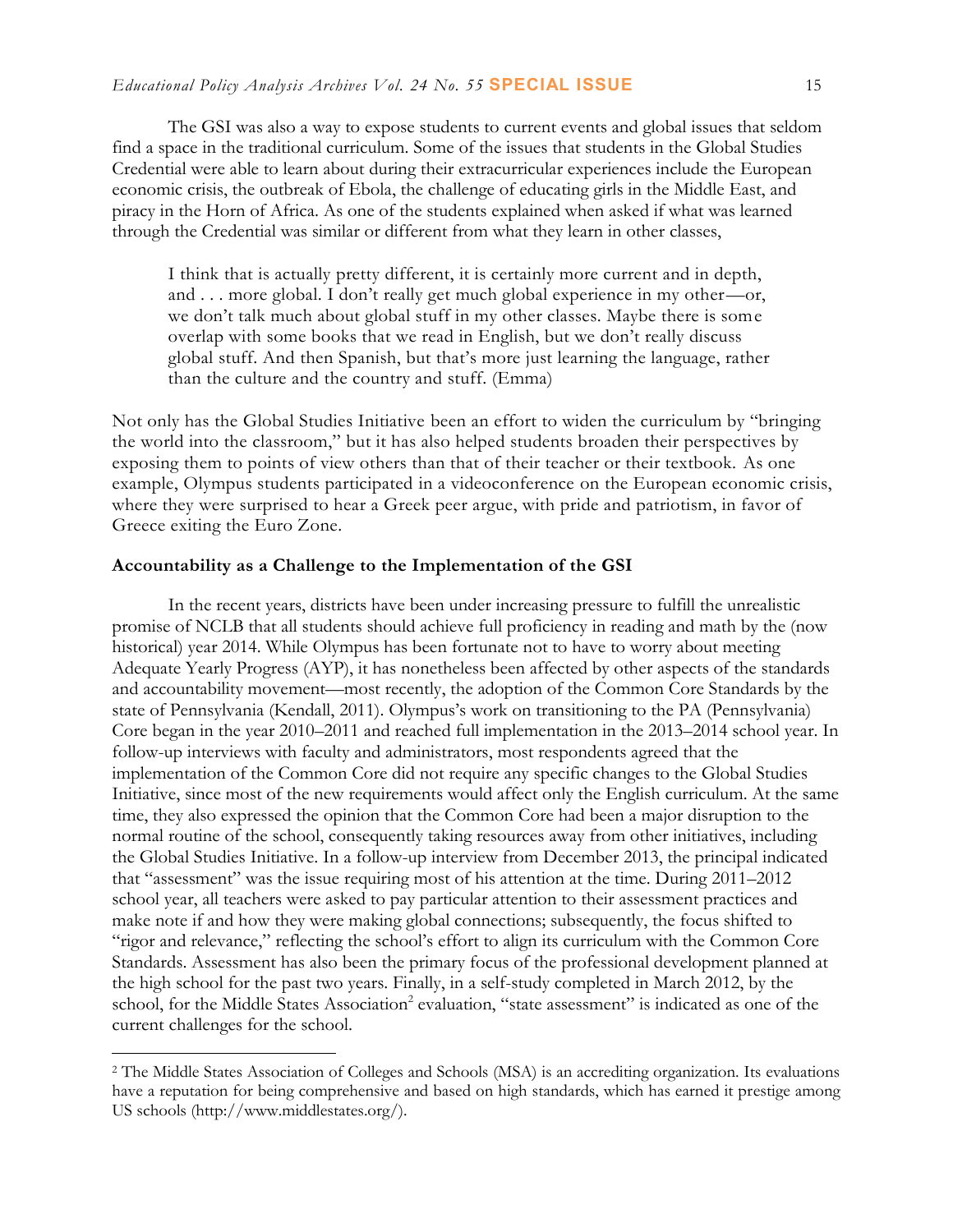Further evidence that competing priorities related to standards and accountability were an issue for the district can be found in articles that appeared in the local newspaper, minutes from school board meetings, and topics selected for community forums. For example, an official document reporting the key findings from a community forum held on May 1, 2012 includes a section with the heading "district challenges," under which it reads: "Too many initiatives means it is hard to focus, to go deep, to do things at highest level of excellence, and to understand what true, strategic priorities are." The fact that the community and the administration were actively discussing these concerns indicates that competing priorities were consuming administrators' time and perhaps hindering their ability to build capacity for the Global Studies Initiative.

In fact, after an initial spur of activity, the actual implementation of this reform was quite uneven, resulting in a much more limited impact on the curriculum than was originally planned. In the first few years of implementation, the staff was highly invested in learning about and planning for the integration of global issues and themes as part of the general curriculum, but with the more pressing demand coming from state and federal mandates (i.e., alignment to Keystone exams and Common Core Standards), activities surrounding the GSI became less of a priority. After the first year, and especially once the school appointed a coordinator for the Global Studies Credential, teachers were no longer engaged in discussions about how to incorporate a global perspective into their teaching, they were no longer attending any pertinent professional development or departmental meetings, and they were no longer involved in planning courses with a global focus. As one administrator confirmed when asked what would be the main challenge in implementing the initiative,

We have to keep the ball rolling, we have to keep planting seeds, and, you know, telling the teachers and the kids what's out there, what's available. And it's hard to keep up with all of that stuff. You know we get kind of isolated in our own little world. . . . So, momentum. [The challenge will be] keeping the momentum, keeping the focus. (KC)

As a result, while faculty and administrators had initially believed the Global Studies Initiative would be an ambitious reform that would make learning about the world a mantra for the entire school and district, the need to respond to intensifying outside pressures emerged as a major challenge to its implementation. Within four years of its initiation, the integration of teaching about the world into the school curriculum had been reduced to a few classes in the social studies department, with the addition of one specific program, the Global Studies Credential. While this program has been made available to all students, so far it has benefitted only a few. Although a significant number of students originally signed up to be part of the program (150 for the first year and 194 for the second year), the number of students who have actively participated in the enrichment activities associated with the program is much smaller (about 30 each year), and very few students in the last two graduating classes actually completed all of the credential requirements (four students in 2013 and six in 2014).

Furthermore, some of the data collected from the students suggest that trying to pursue both 21<sup>st</sup> century skills and global citizenship at the same time has not always resulted in meaningful practices of engaging with the world. For example, the heavy focus within the school on preparing students to master 21<sup>st</sup> century skills has produced some unintended consequences, such as the fact that some students claimed to have used global skills such as creativity and collaboration for projects like redesigning a bedroom. As the student explained in talking about her personal project,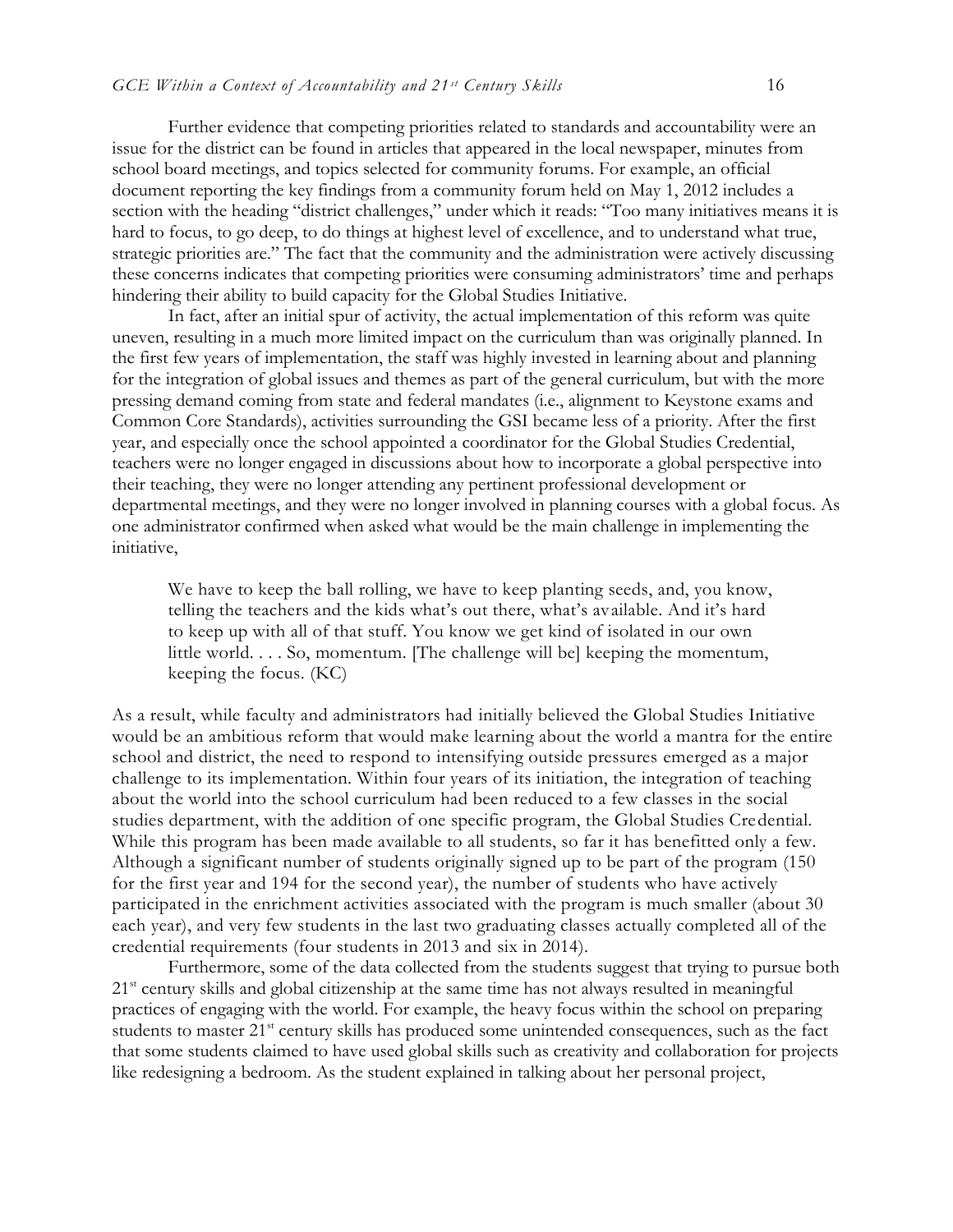I—well, since my personal project, I worked at that store and I redesigned a room in my house, I like re-did a room in my house, but I am relating this globally, since when I worked in the store I had to get used to the technology on the computers and I had to do—use like problem solving and stuff, and so there's one of the topics that's like, "to become like more globally competitive by gaining skills in" this list of things like collaboration, creativity, technology, and stuff like that, so I'm just talking about how different aspects of working at the store related to collaboration and creativity and stuff like that. (Emma)

Similarly, some of the students' study abroad journals have been limited to a superficial list of monuments seen or food that the students ate abroad, rather than including meaningful reflection on the culture, customs, history, and economic conditions of the foreign country. Finally, another student was able to earn extracurricular credits for a service learning project that consisted of helping to package goods to deliver to the victims of the 2010 Haiti earthquake.

As argued above, while action and service are important components of GCE for social justice, not all forms of engagement will enable students to develop a deep understanding of cultural differences or the complex social factors behind global conflicts and humanitarian crises. When the motivation for action is limited to the good feeling that comes from helping others, critical thinking and empathetic understanding may be neglected (Tarc, 2012). While the intentions behind study abroad opportunities and service learning projects are praiseworthy, a social justice perspective would emphasize that such experiences need to be coupled with opportunities for historical or social-scientific study of the context and critical reflection on the situation or experience.

In presenting my findings, I have emphasized how the GSI at Olympus was initiated for the dual purpose of encouraging students to learn about and engage with the world—the social justice agenda—and preparing students to be competitive and achieve career success in the global marketplace—the technical-economic agenda. While pursuing both goals would have been ideal, the reality is that the school struggled to negotiate competing priorities. Under the pressure of responding to state and federal mandates (e.g., the Common Core) established as part of the current accountability system, the school opted for a more superficial integration of GCE. The Global Studies Initiative became a token for the school's effort to teach about the world, rather than a vehicle to infuse teaching about the world and critical reflection on global issues throughout the mainstream curriculum.

## **Conclusion**

As my analysis demonstrates, the fate of Olympus's Global Studies Initiative can be explained in part by the inherent tension between the technical-economic agenda for GCE (preparing students to be knowledge workers in the global economy) and GCE for social justice (preparing them to be active participants in global civil society). This tension became most evident in analyzing the district's motivations for the reform and the challenges that resulted in its incomplete and problematic implementation. In analyzing the district's motivations, I found that technicaleconomic and social justice rationales appeared side-by-side in official documents and records of my participants' conversations and interview responses. In all of these sources, it was possible to detect, *on the one hand*, an understanding of the interconnected nature of the world, a concern with skills and attitudes such as collaboration and empathy, and an appreciation for cultural diversity and alternative points of view, but, *on the other hand*, a heavy focus on preparing students to compete in the global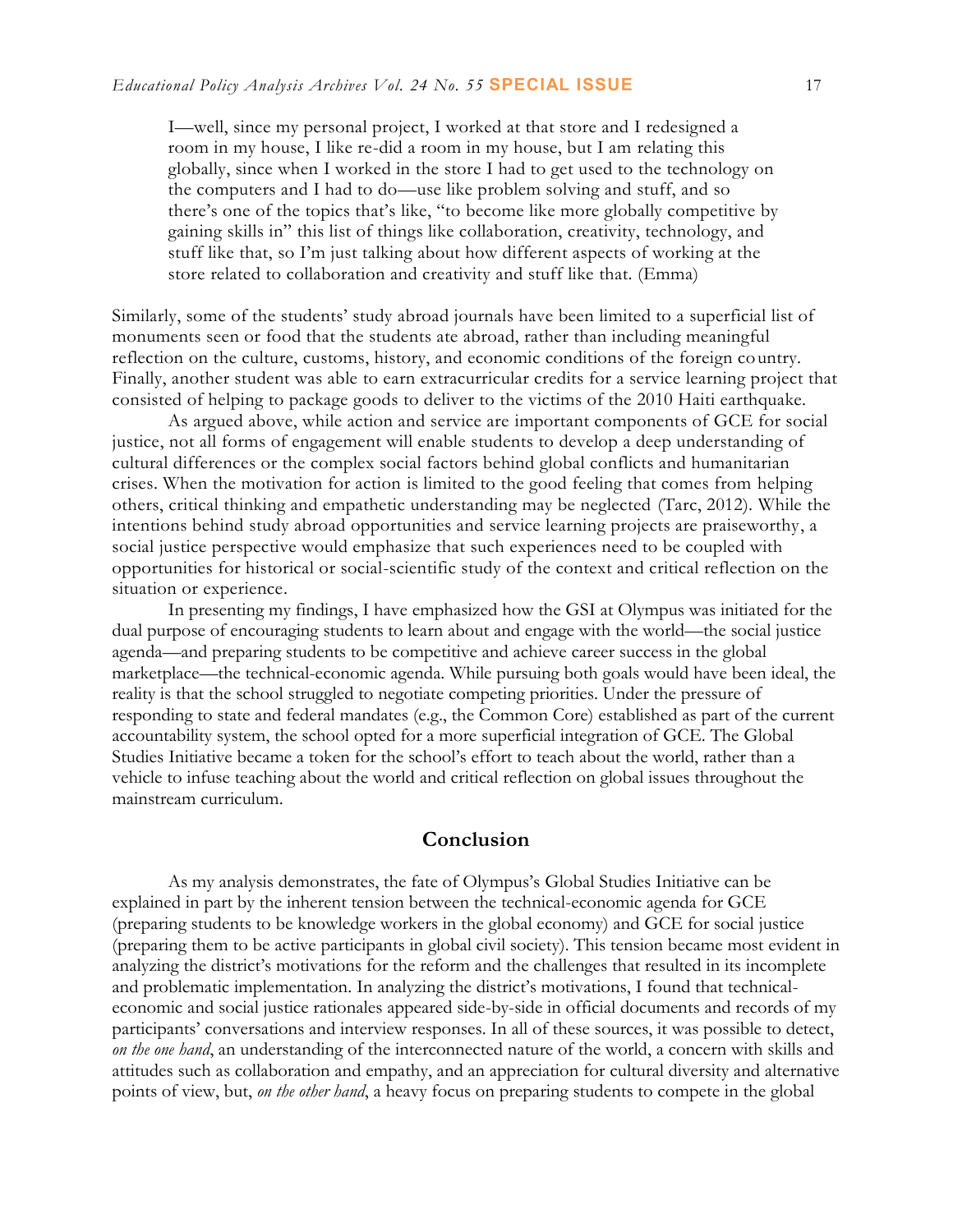labor market by honing 21<sup>st</sup> century skills (problem solving, critical thinking, effective communication, and so on), which are in demand among employers and highly prized by the corporate world.

When economic competition drives the integration of education for global citizenship, it is likely to result in isolated programs, classes, or events that might accomplish the goal of providing students with some exposure to the world (e.g., the Global Studies Credential), but will not be carried out in a systematic, sustainable, meaningful, equitable, and democratic way. This is what seems to have happened in the case of Olympus's Global Studies Initiative—when faced with the need to direct their attention more urgent priorities, school leaders opted for a "piecemeal" implementation that fell back on technical-economic rationales for GCE at the expense of their larger vision.

If GCE for social justice is to fulfill its vision, stakeholders in the educational arena must be persuaded that the policies we have in place today are standing in the way of educating students to become active global citizens who are prepared to confront global challenges. As Nussbaum (2010) strongly argues, "We are not forced to choose between a form of education that promotes profit and a form of education that promotes good citizenship" (p. 10). Indeed, schools should aim at developing students who can be knowledge workers in the global economy and succeed in their careers, but schools must also prepare students to be engaged and responsible members of society, capable of relating to people from different parts of the world and dealing with issues that affect us all. Unfortunately, as the case of Olympus illustrates, it does not look like that under the current push for test and career preparation, schools are able to also invest the time in preparing students for "virtuous citizenship" (Pike, 2008b, p.41).

Looking to the future, we must advocate on behalf of a broader view of the purposes of education and a widening of the mainstream curriculum to include teaching about the world and civic action. I therefore urge policymakers to consider how large-scale initiatives like the Common Core might incorporate the global civic dimension. This does not mean that GCE should be narrowed down to align with current policies and national recommendations (as has occurred within the 21<sup>st</sup> century skills movement). Rather, curriculum frameworks like the Common Core need to be expanded to make room for robust global citizenship education.

As we work to enact change at the policy level, there is also much work to be done on the ground. Global citizenship educators and advocates need to consider how best to support schools in embracing a GCE for social justice. Documentation of best practices, creation of professional development opportunities, and development of indicators and forms of assessment can contribute greatly to grassroots efforts. Intellectual contributions like this special issue can also play an important part in motivating such efforts.

#### **References**

- Andreotti, V., & de Souza, L. (Eds.) (2012). *Postcolonial perspectives on global citizenship education*. New York, NY: Routledge.
- Boix Mansilla, V., & Jackson, A. (2011). *Educating for global competence: Preparing our youth to engage the world*. New York, NY: Asia Society.
- Carnoy, M., Elmore, R., & Siskin, L. (Eds.) (2003). *The new accountability: High schools and highstakes testing*. New York, NY: Routledge-Falmer.

Andreotti, V. (2006). Soft versus critical global citizenship. *Policy and Practice: A Development Education Review, 3*(Autumn), 40–51.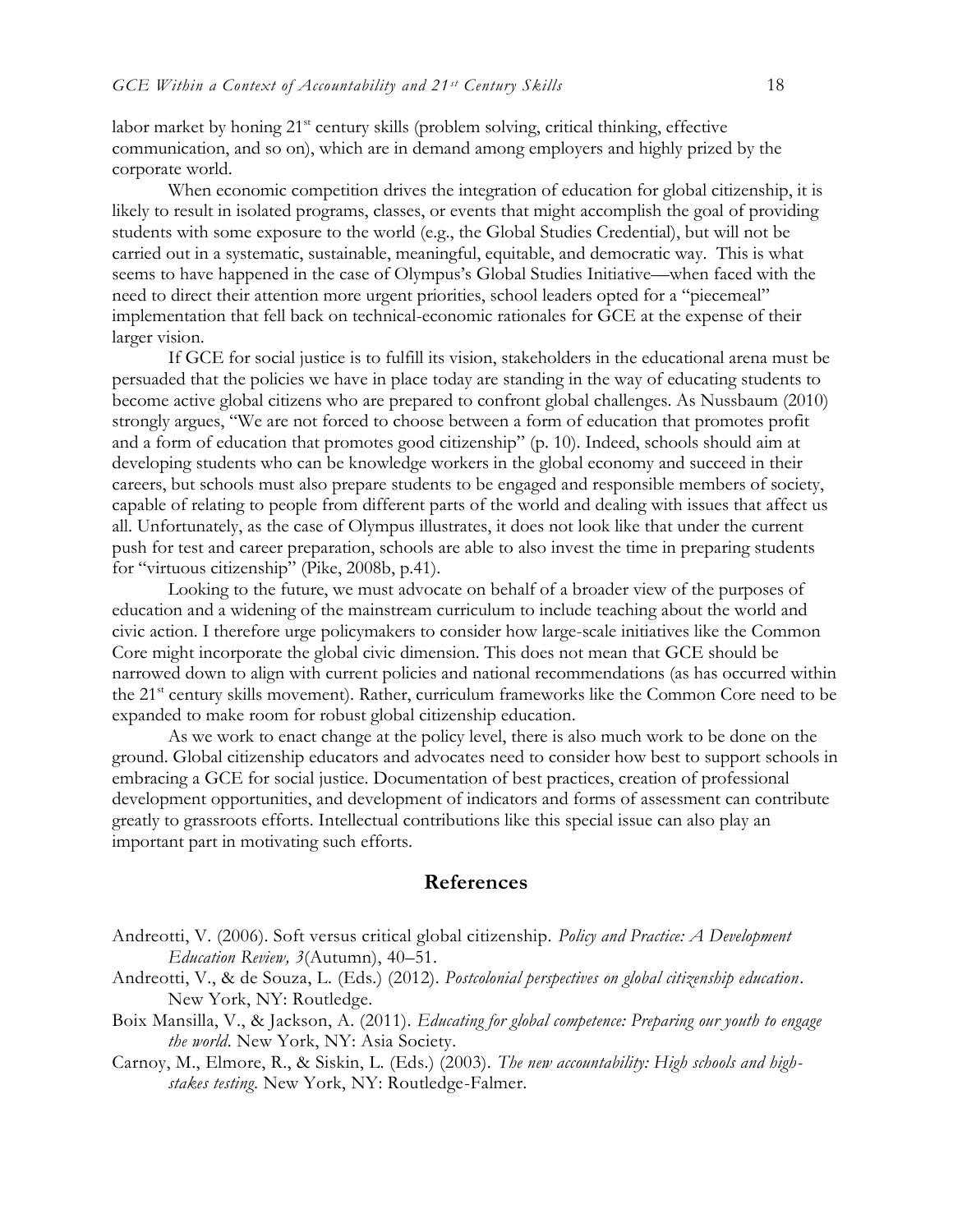- Corbin, J., & Strauss, A. (2008). *Basics of qualitative research: Techniques and procedures for developing grounded theory* (3rd ed.). Thousand Oaks, CA: Sage.
- Darling-Hammond, L. (2010). *The flat world and education: How America's commitment to equity will determine our future*. New York, NY: Teachers College Press.
- Department for Education and Skills (DfES) (2005). Developing the global dimension in the school curriculum. Retrieved from [http://webarchive.nationalarchives.gov.uk/](http://webarchive.nationalarchives.gov.uk/20130401151715/http:/www.education.gov.uk/publications/standard/publicationdetail/page1/DFES-1409-2005) [20130401151715/http://www.education.gov.uk/publications/standard/publicationdetail](http://webarchive.nationalarchives.gov.uk/20130401151715/http:/www.education.gov.uk/publications/standard/publicationdetail/page1/DFES-1409-2005) [/page1/DFES-1409-2005.](http://webarchive.nationalarchives.gov.uk/20130401151715/http:/www.education.gov.uk/publications/standard/publicationdetail/page1/DFES-1409-2005)
- Dill, J. (2013). *The longings and limits of global citizenship education: The moral pedagogy of schooling in a cosmopolitan age*. New York, NY: Routledge.
- Gunzenhauser, M. (2012). *The active/ethical professional: A framework for responsible educators*. New York, NY: Continuum.
- Hammersley, M., & Atkinson, P. (2007). *Ethnography principles in practice* (3rd ed.) New York, NY: Routledge.
- Hursh, D. (2007). Assessing No Child Left Behind and the rise of neoliberal education policies. *American Educational Research Journal*, *44*(3), 493–518. <http://dx.doi.org/10.3102/0002831207306764>
- Hyslop-Margison, E., & Sears, A. (2006). Neo-liberalism, ideology and education. In E. Hyslop-Margison & A. Sears (Eds.), *Neo-liberalism, globalization and human capital learning: Reclaiming education for democratic society* (pp. 1–24). The Netherlands: Springer. [http://dx.doi.org/10.1007/1-4020-3422-9\\_1](http://dx.doi.org/10.1007/1-4020-3422-9_1)
- Kendall, J. (2011). *Understanding Common Core State Standards*. Alexandria, VA: ASCD.
- Kuo, V. (2010). What is next for the American high school? Transforming American high schools: Possibilities for the next phase of high school reform. *Peabody Journal of Education*, *85*, 389–401. <http://dx.doi.org/10.1080/0161956X.2010.491709>
- Lincoln, Y., & Guba, E. (1985). *Naturalistic inquiry*. Newbury Park, CA: Sage Publications.
- Marshall, H. (2007). The global education terminology: Exploring some of the issues. In M. Hayden, J. Levy, & J. Thompson. (Eds.), *The SAGE handbook of international education* (pp 38-50). Thousand Oaks, CA: Sage. <http://dx.doi.org/10.4135/9781848607866.n4>
- Marshall, H. (2011). Instrumentalism, ideals and imaginaries: Theorising the contested space of global citizenship education in schools. *Globalisation, Societies and Education, 9*(3/4), 411–426. <http://dx.doi.org/10.1080/14767724.2011.605325>
- Maxwell, J. (2005). *Qualitative research design: An interactive approach* (2nd ed.).Thousand Oaks, CA: Sage.
- Miles, M., & Huberman, A. (1994). *Qualitative data analysis: An expanded sourcebook*. Thousand Oaks, CA: Sage.
- Myers, J. (2006). Rethinking the social studies curriculum in the context of globalization: Education for global citizenship in the U.S. *Theory and Research in Social Education*, *34*(3), 2–26. <http://dx.doi.org/10.1080/00933104.2006.10473313>
- Myers, J. P., & DiCicco, M. C. (2015). *Bibliography: Approaches to global citizenship education.*  Retrieved from [http://purl.flvc.org/fsu/fd/FSU\\_migr\\_ste\\_faculty\\_publications-0022.](http://purl.flvc.org/fsu/fd/FSU_migr_ste_faculty_publications-0022)
- Myers, J. P., McBride, C., & Anderson, M. (2015). Beyond knowledge and skills: Discursive construction of civic Identity in the world history classroom. *Curriculum Inquiry, 45*(2), 198-218.<http://dx.doi.org/10.1080/03626784.2015.1011045>
- Myers, J. P., & Zaman, H.A. (2009). Negotiating the global and national: Immigrant and dominant culture adolescents' vocabularies of citizenship in a transnational world. *Teachers College Record, 111*(11), 2589-2625.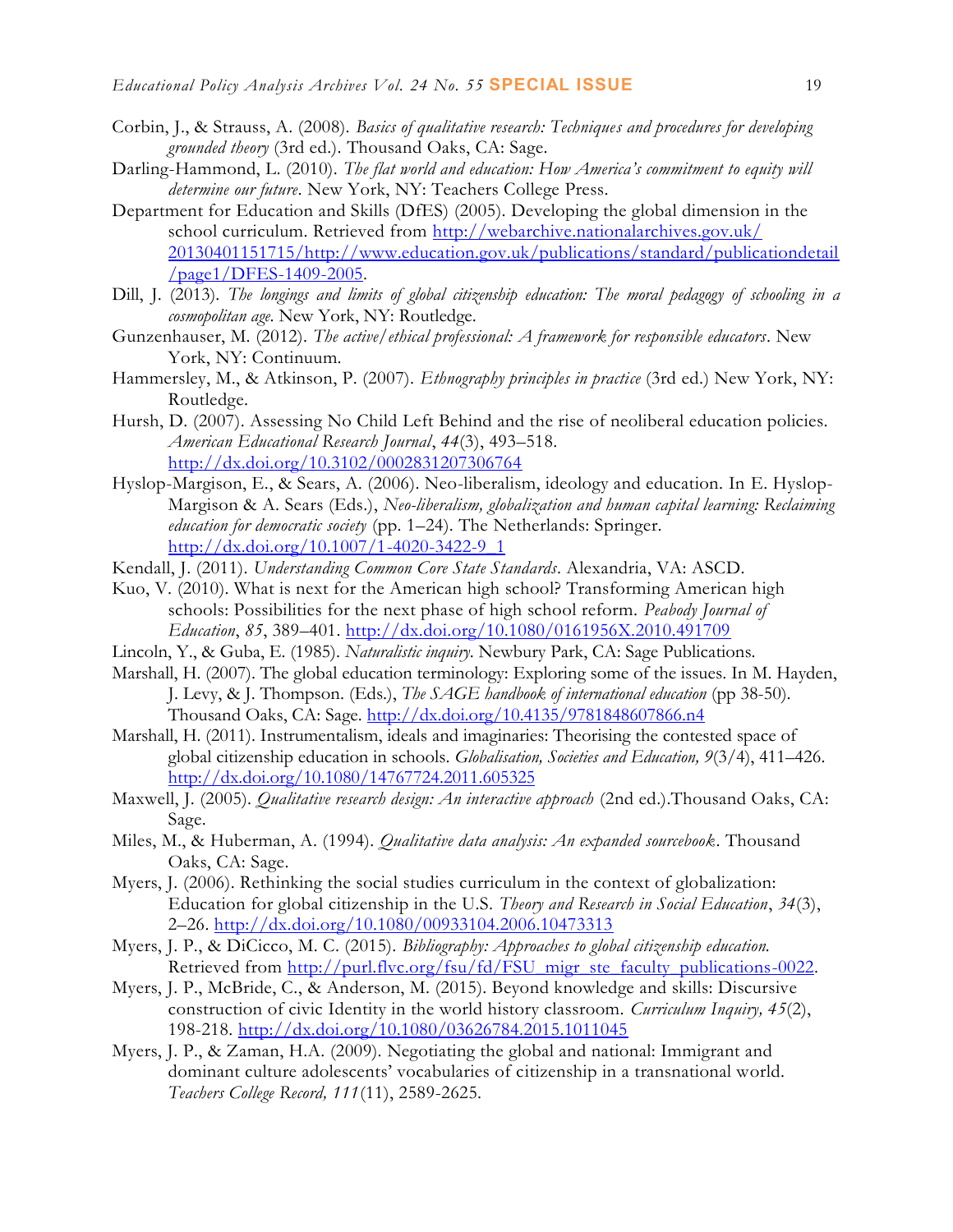- NASBE Study Group (2006). *Citizens for the 21st century: Revitalizing the civic mission of schools: The report of the NASBE study group on civic engagement and ethical behavior in a global society*. Retrieved from http://civicmission.s3.amazonaws.com/118/c3/c/249 [/NASBECivic\\_Ed\\_report.pdf](http://civicmission.s3.amazonaws.com/118/c3/c/249%20/NASBECivic_Ed_report.pdf)
- Noddings, N. (2005). Global citizenship: Promises and problems. In Noddings, N. (Ed.), *Educating citizens for global awareness* (pp. 1–21). New York, NY: Teachers College Press.
- North Carolina State Board of Education. (2013). *Preparing students for the world: NC State Board of Education's task force on global education.* Raleigh, NC: Author.
- Nussbaum, M. (2010). *Not for profit: Why democracy needs the humanities*. Princeton, NJ: Princeton University Press.
- OXFAM (2015). *Education for global citizenship: A guide for schools*. Updated edition. Retrieved from [http://www.oxfam.org.uk/education/global-citizenship/global-citizenship-guides.](http://www.oxfam.org.uk/education/global-citizenship/global-citizenship-guides)
- Parker, W. C. (2011). "International education" in U.S. public schools*. Globalization, Societies and Education*, *9*(3/4), 487–501. <http://dx.doi.org/10.1080/14767724.2011.605330>
- Partnership for 21<sup>st</sup> Century Skills (P21) (2014). *Reimagining citizenship for the 21<sup>st</sup> century: A call to action for policymakers and educators*. Retrieved from [http://www.p21.org/our](http://www.p21.org/our-work/citizenship)[work/citizenship.](http://www.p21.org/our-work/citizenship)
- Pashby, K. (2012). Questions for global citizenship educations in the context of the "New Imperialisms": For whom, by whom? In V. Andreotti & L. de Souza (Eds.), *Postcolonial perspectives on global citizenship education* (pp. 105–123). New York, NY: Routledge.
- Pike, G. (2008a). Global education. In J. Arthur, I. Davies, & C. Hahn (Eds.), *The Sage handbook of education for citizenship and democracy* (pp. 468–480). Thousand Oaks, CA: Sage. <http://dx.doi.org/10.4135/9781849200486.n37>
- Pike, G. (2008b). Citizenship education in global context. *Brock Education Journal, 17*(1), 38–49.
- Rapoport, A. (2010). We cannot teach what we don't know: Indiana teachers talk about global citizenship education. *Education, Citizenship and Social Justice, 5*(3), 179–190. <http://dx.doi.org/10.1177/1746197910382256>
- Rapoport, A. (2015). Global aspects of citizenship education: Challenges and perspectives. In Maguth, B., & Hilburn, J. (Eds.), *The State of Global Education. Learning with the World and its People* (pp. 27–40). New York, NY: Routledge.
- Ravitch, D. (2010). *The death and life of the great American school system*. New York, NY: Basic Books.
- Ravitch, D. (2013). *Reign of error: The hoax of the privatization movement and the danger to America's public schools*. New York, NY: Alfred A. Knopf.
- Reimers, F. (2006). Citizenship, identity and education: Examining the public purposes of schooling in an age of globalization. *Prospects*, *36*(3), 275–294. <http://dx.doi.org/10.1007/s11125-006-0009-0>
- Rizvi, F. (2007). Internationalization of curriculum: A critical perspective. In M. Hayden, J. Levy, & J. Thompson, (Eds.), *The Sage handbook of research in international education* (pp. 390–403). Thousand Oaks, CA: Sage. <http://dx.doi.org/10.4135/9781848607866.n33>
- Rizvi, F. (2009). Towards cosmopolitan learning. *Discourse: Studies in the Cultural Politics of Education, 30*(3), 253–268. <http://dx.doi.org/10.1080/01596300903036863>
- Schattle, H. (2008). Education for global citizenship: Illustrations of ideological pluralism and adaptation. *Journal of Political Ideologies, 13*(1), 73–94. <http://dx.doi.org/10.1080/13569310701822263>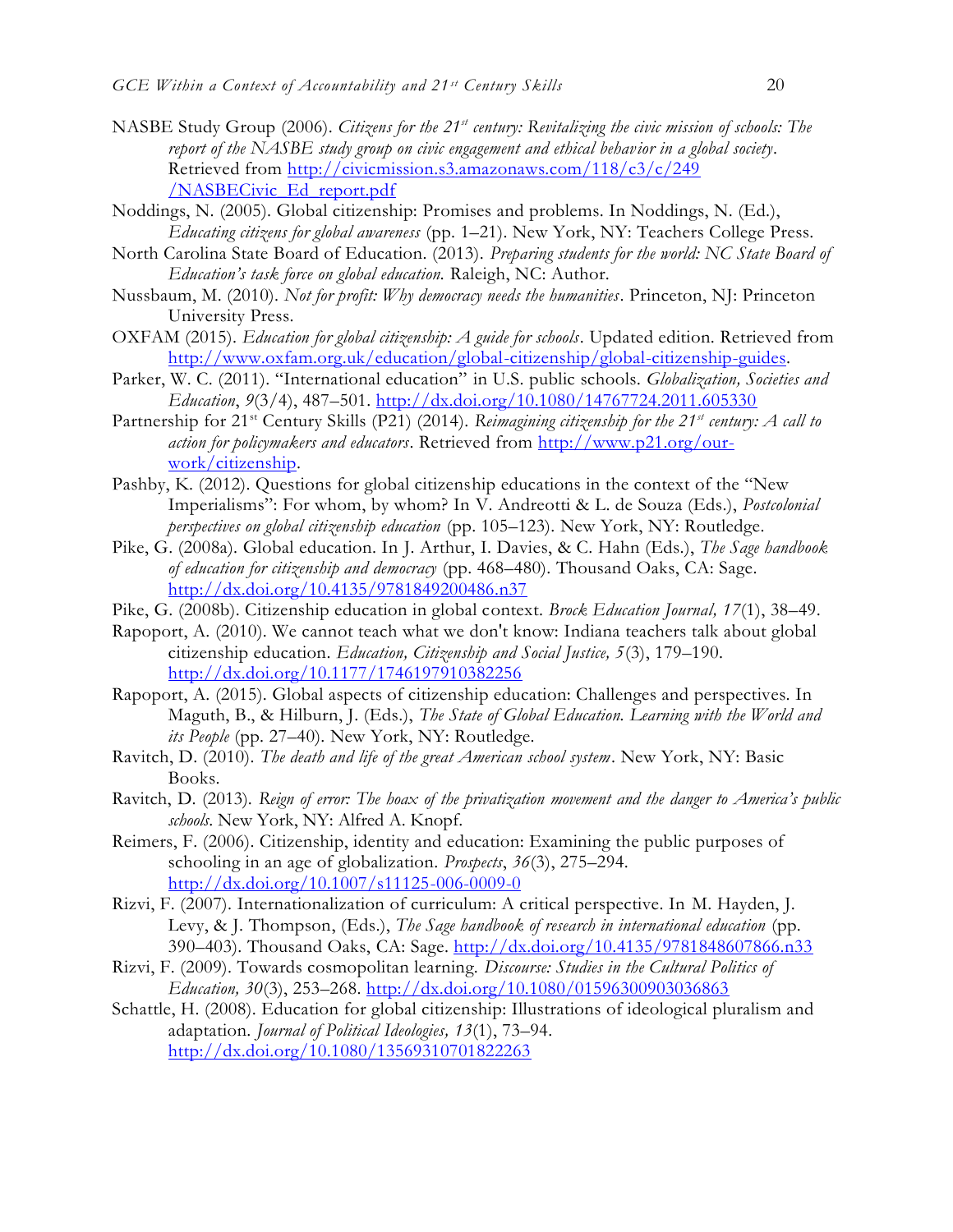- Schoen, L., & Fusarelli, L., D. (2008). Innovation, NCLB, and the fear factor: The challenge of leading 21st century schools in an era of accountability. *Educational Policy*, *22*(1), 181–903. <http://dx.doi.org/10.1177/0895904807311291>
- Seidman, I. (2006). *Interviewing as qualitative research* (3<sup>rd</sup> ed.). New York, NY: Teachers College Press.
- Stewart, V. (2007). Becoming citizens of the world. *Educational Leadership*, *64*(7), 8–14.
- Tarc, P. (2009). *Global dreams, enduring tensions: International baccalaureate in a changing world*. New York, NY: Peter Lang.
- Tarc, P. (2012). How does "global citizenship education" construct its present? The crisis of international education. In V. Andreotti & L. de Souza (Eds.), *Postcolonial perspectives on global citizenship education* (pp. 105–123). New York, NY: Routledge.
- UNESCO (2015). *Global citizenship education. Topics and learning objectives*. Retrieved from [http://unesdoc.unesco.org/images/0023/002329/232993e.pdf.](http://unesdoc.unesco.org/images/0023/002329/232993e.pdf)
- Wagner, T. (2008). *The global achievement gap*. New York, NY: Basic Books.
- Willinsky, J. (1998). *Learning to divide the world: Education at empire's end*. Minneapolis: University of Minnesota Press.
- Zhao, Y. (2007). Education in the flat world: Implications of globalization on education. *Phi Delta Kappa International*, *2*(4), 3–19. Retrieved from [http://zhaolearning.com/wp](http://zhaolearning.com/wp-content/uploads/2011/02/KappanEdgeZhao.pdf)[content/uploads/2011/02/KappanEdgeZhao.pdf](http://zhaolearning.com/wp-content/uploads/2011/02/KappanEdgeZhao.pdf)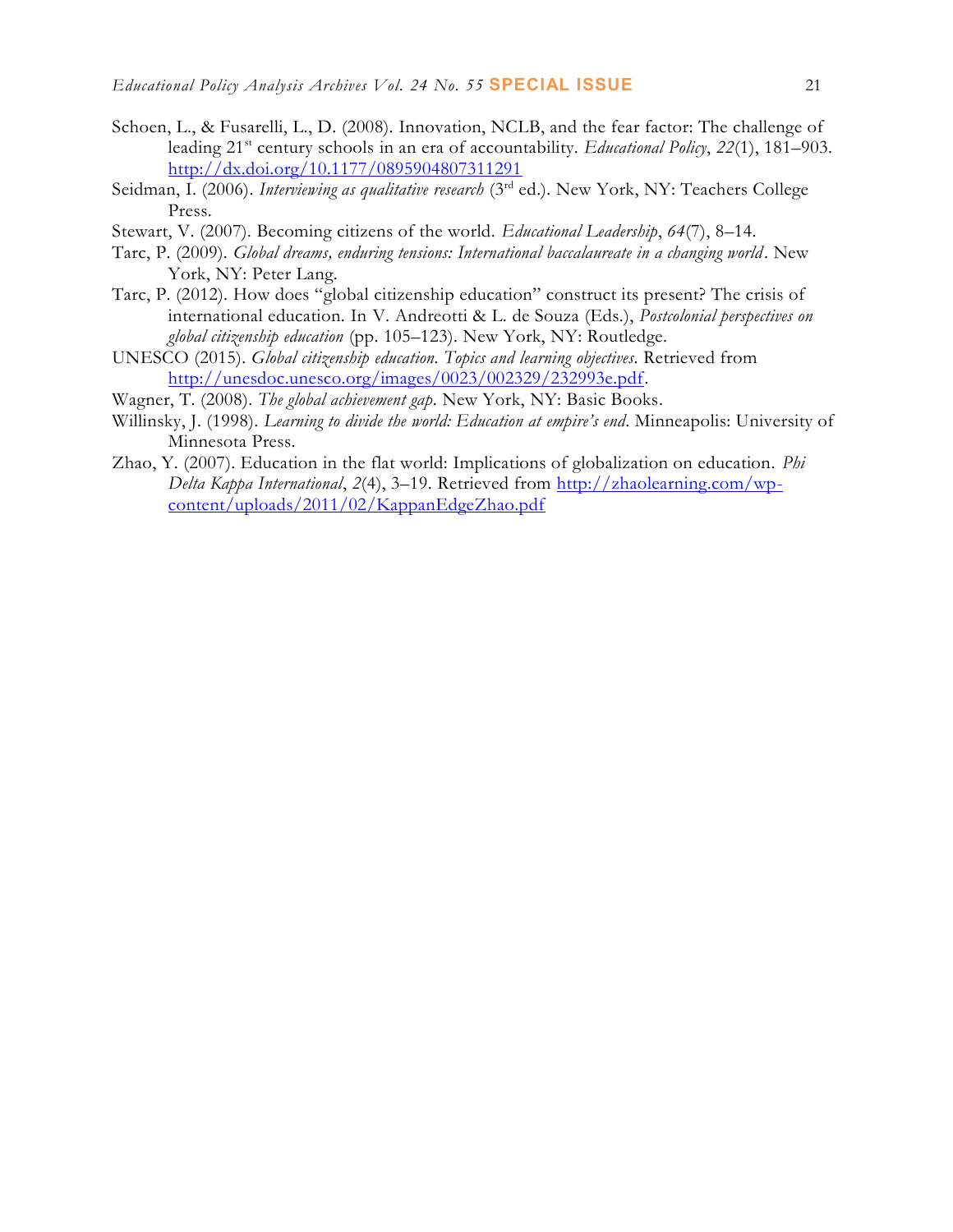## **About the Author**

#### **Marzia Cozzolino DiCicco**

Global Studies Center, University of Pittsburgh marzia@pitt.edu

Dr. Marzia Cozzolino DiCicco (Ph.D., University of Pittsburgh) has conducted research for the past 10 years on international and global education at the secondary and tertiary levels, culminating in her dissertation study, which investigates the challenges faced by U.S. public schools in integrating international and global components into their mainstream curricula. In addition to her scholarship in this area, Dr. Cozzolino DiCicco has extensive experience as an international and global educator, having worked as a foreign language teacher, a study abroad coordinator, an intercultural mediator, and a researcher and university instructor in various educational settings in Italy, France, Great Britain, Canada, and the United States. Currently she is a Center Associate in the Global Studies Center at the University of Pittsburgh where she collaborates on outreach programs focused on global education. She also works with schools in the US and in Italy and helps them to integrate global education in their educational offerings.

## **About the Guest Editor**

#### **John P. Myers**

Florida State University [jpmyers@fsu.edu](mailto:jpmyers@fsu.edu)

John P. Myers is Associate Professor in the School of Teacher Education at Florida State University and coordinator of the Social Science Education program. His research examines the consequences of globalization for how youth understand the complexities of the modern world. This work focuses on classroom practices that foster global citizenship and identities as students come to understand core world history and social science concepts.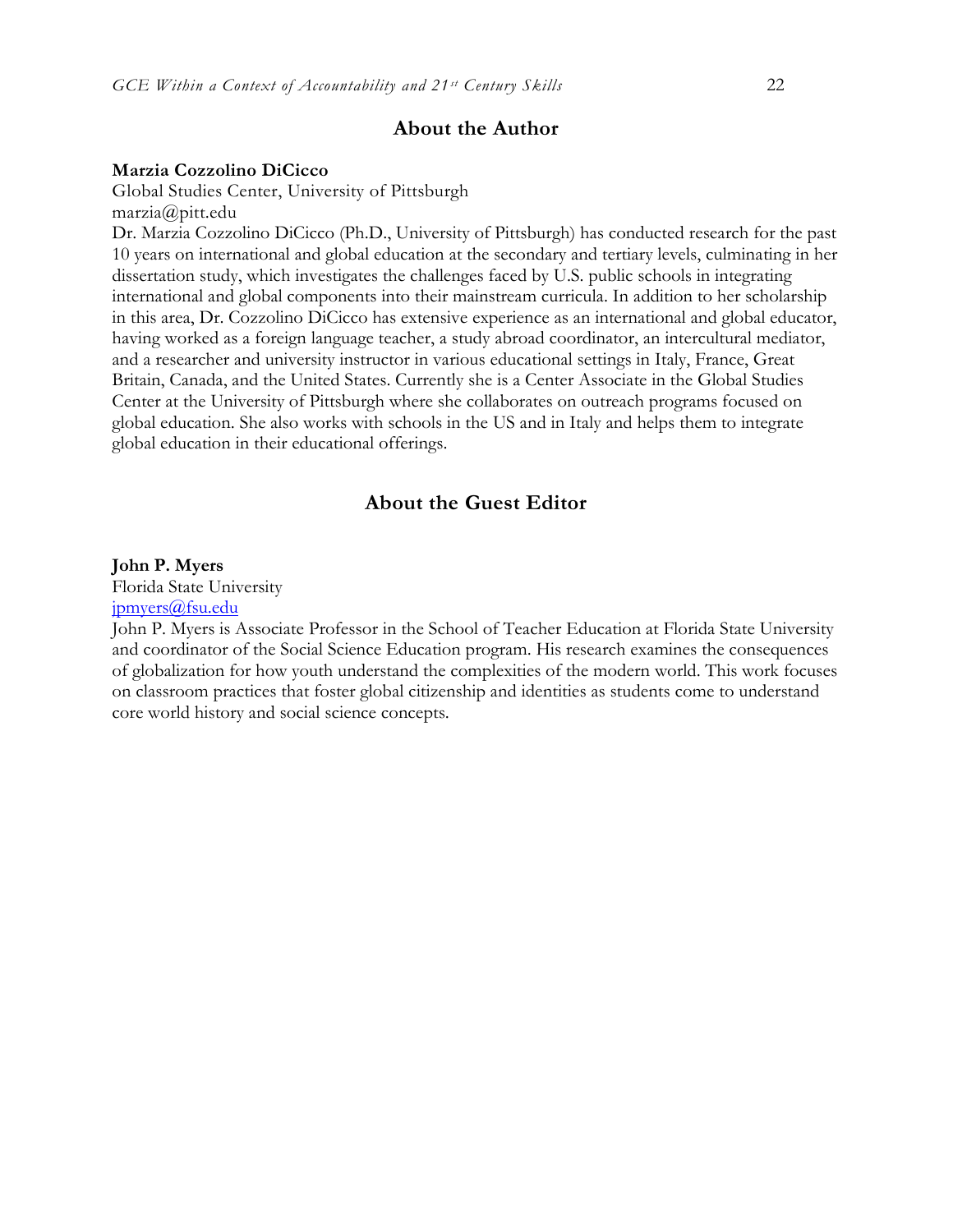## **SPECIAL ISSUE Education for Global Citizenship: Democratic Visions and Future Directions**

# education policy analysis archives

Volume 24 Number 57 May 16, 2016 ISSN 1068-2341

ര

SOME RIGHTS RESERVED Readers are free to copy, display, and distribute this article, as long as the work is attributed to the author(s) and **Education Policy Analysis Archives,** it is distributed for noncommercial purposes only, and no alteration or transformation is made in the work. More details of this Creative Commons license are available at

http://creativecommons.org/licenses/by-nc-sa/3.0/. All other uses must be approved by the author(s) or **EPAA**. **EPAA** is published by the Mary Lou Fulton Institute and Graduate School of Education at Arizona State University Articles are indexed in CIRC (Clasificación Integrada de Revistas Científicas, Spain), DIALNET (Spain), [Directory of Open Access Journals,](http://www.doaj.org/) EBSCO Education Research Complete, ERIC, Education Full Text (H.W. Wilson), QUALIS A2 (Brazil), SCImago Journal Rank; SCOPUS, SOCOLAR (China).

Please send errata notes to Gustavo E. Fischman  $f$ ischman $@$ asu.edu

**Join EPAA's Facebook community** at<https://www.facebook.com/EPAAAAPE> and **Twitter feed** @epaa\_aape.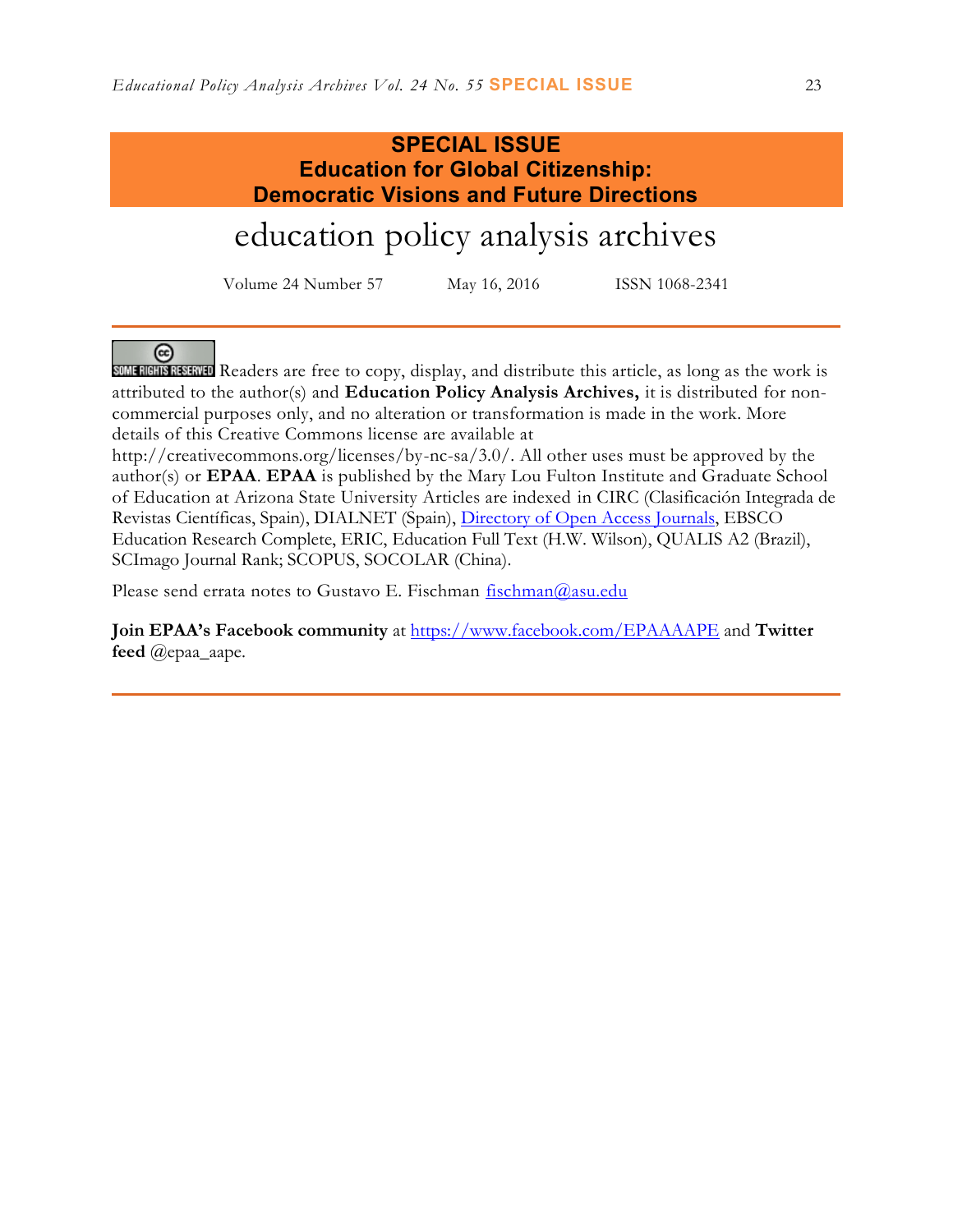## education policy analysis archives editorial board

#### Lead Editor: **Audrey Amrein-Beardsley** (Arizona State University) Executive Editor: **Gustavo E. Fischman** (Arizona State University) Associate Editors: **Sherman Dorn**, **David R. Garcia**, **Oscar Jimenez-Castellanos**, **Eugene Judson**, **Jeanne M. Powers** (Arizona State University)

**Cristina Alfaro** San Diego State University

**Gary Anderson** New York University

**Michael W. Apple** University of Wisconsin, Madison **Jeff Bale** OISE, University of Toronto, Canada

**David C. Berliner** Arizona State University

**Casey Cobb** University of Connecticut

**Arnold Danzig** San Jose State University

**Linda Darling-Hammond**  Stanford University

**Elizabeth H. DeBray** University of Georgia

**Chad d'Entremont** Rennie Center for Education Research & Policy

**John Diamond** University of Wisconsin, Madison

**Matthew Di Carlo** Albert Shanker Institute

**Michael J. Dumas** University of California, Berkeley

**Kathy Escamilla** University of Colorado, Boulder

**Melissa Lynn Freeman** Adams State College

**Rachael Gabriel** University of Connecticut

**Amy Garrett Dikkers** University of North Carolina, Wilmington

**Gene V Glass** Arizona State University

**Ronald Glass** University of California, Santa Cruz

**Jacob P. K. Gross** University of Louisville

**Julian Vasquez Heilig** California State University, Sacramento **Aaron Bevanot** SUNY Albany **Kimberly Kappler Hewitt** University of North Carolina Greensboro

**Jaekyung Lee S**UNY Buffalo

**Jessica Nina Lester** Indiana University

**Amanda E. Lewis** University of Illinois, Chicago

**Chad R. Lochmiller** Indiana University

**Christopher Lubienski** University of Illinois, Urbana-Champaign

**Sarah Lubienski** University of Illinois, Urbana-Champaign

**William J. Mathis** University of Colorado, Boulder

**Michele S. Moses** University of Colorado, Boulder

**Julianne Moss** Deakin University, Australia

**Sharon Nichols** University of Texas, San Antonio

**Eric Parsons** University of Missouri-Columbia

**Susan L. Robertson** Bristol University, UK

**Gloria M. Rodriguez** University of California, Davis

**R. Anthony Rolle** University of Houston

**A. G. Rud** Washington State University

**Eric M. Haas** WestEd **Patricia Sánchez** University of University of Texas, San Antonio **Janelle Scott** University of California, Berkeley **Jack Schneider** College of the Holy Cross

**Aimee Howley** Ohio University **Noah Sobe** Loyola University

**Henry Braun** Boston College **Steve Klees** University of Maryland **Nelly P. Stromquist** University of Maryland

> **Benjamin Superfine** University of Illinois, Chicago

**Maria Teresa Tatto**  Michigan State University

**Adai Tefera** Virginia Commonwealth University

**Tina Trujillo** University of California, Berkeley

**Federico R. Waitoller** University of Illinois, Chicago

**Larisa Warhol** University of Connecticut

**John Weathers** University of Colorado, Colorado Springs

**Kevin Welner** University of Colorado, Boulder

**Terrence G. Wiley** Center for Applied Linguistics

**John Willinsky**  Stanford University

**Jennifer R. Wolgemuth** University of South Florida

**Kyo Yamashiro** Claremont Graduate University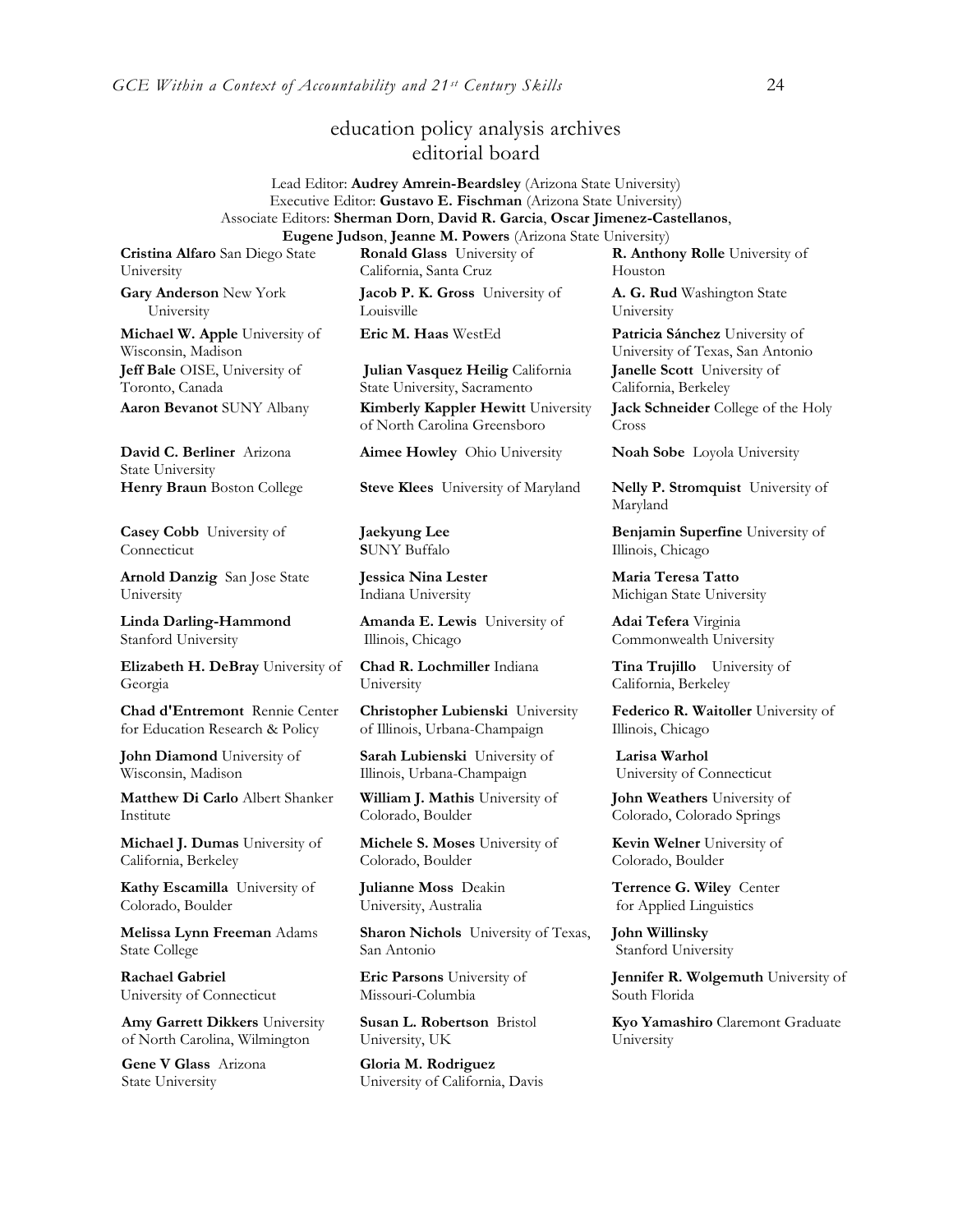## archivos analíticos de políticas educativas consejo editorial

Executive Editor: **Gustavo E. Fischman** (Arizona State University) Editores Asociados: **Armando Alcántara Santuario** (UNAM), **Jason Beech**, Universidad de San Andrés, **Antonio Luzon**, University of Granada

| Miguel Angel Arias Ortega<br>Universidad Autónoma de la Ciudad<br>de México                                                                             | Juan Carlos González Faraco<br>Universidad de Huelva, España                                                                                | Mario Rueda Beltrán Instituto de<br>Investigaciones sobre la<br>Universidad y la Educación,<br>UNAM, México                       |
|---------------------------------------------------------------------------------------------------------------------------------------------------------|---------------------------------------------------------------------------------------------------------------------------------------------|-----------------------------------------------------------------------------------------------------------------------------------|
| Xavier Bonal Sarro Universidad<br>Autónoma de Barcelona, España<br>Antonio Bolívar Boitia Universidad<br>de Granada, España                             | María Clemente Linuesa<br>Universidad de Salamanca, España<br>María Guadalupe Olivier Tellez,<br>Universidad Pedagógica Nacional,<br>México | Jurjo Torres Santomé,<br>Universidad de la Coruña, España<br>Yengny Marisol Silva Laya<br>Universidad Iberoamericana,<br>México   |
| José Joaquín Brunner Universidad<br>Diego Portales, Chile<br>Damián Canales Sánchez Instituto<br>Nacional para la Evaluación de la<br>Educación, México | Miguel Pereyra Universidad de<br>Granada, España<br>Mónica Pini Universidad Nacional<br>de San Martín, Argentina                            | Juan Carlos Tedesco Universidad<br>Nacional de San Martín, Argentina<br>Ernesto Treviño Ronzón<br>Universidad Veracruzana, México |
| Gabriela de la Cruz Flores<br>Universidad Nacional Autónoma de<br>México                                                                                | José Luis Ramírez Romero<br>Universidad Autónoma de Sonora,<br>México                                                                       | Ernesto Treviño Villarreal<br>Universidad Diego Portales<br>Santiago, Chile                                                       |
| Marco Antonio Delgado Fuentes<br>Universidad Iberoamericana, México<br>Inés Dussel, DIE-CINVESTAV,                                                      | José Ignacio Rivas Flores<br>Universidad de Málaga, España<br><b>Paula Razquin</b> Universidad de                                           | <b>Antoni Verger Planells</b><br>Universidad Autónoma de<br>Barcelona, España<br>Catalina Wainerman Universidad                   |
| México                                                                                                                                                  | San Andrés, Argentina                                                                                                                       | de San Andrés, Argentina                                                                                                          |
| Pedro Flores Crespo Universidad<br>Iberoamericana, México                                                                                               | Miriam Rodríguez Vargas<br>Universidad Autónoma de                                                                                          | Juan Carlos Yáñez Velazco<br>Universidad de Colima, México                                                                        |
|                                                                                                                                                         | Tamaulipas, México                                                                                                                          |                                                                                                                                   |